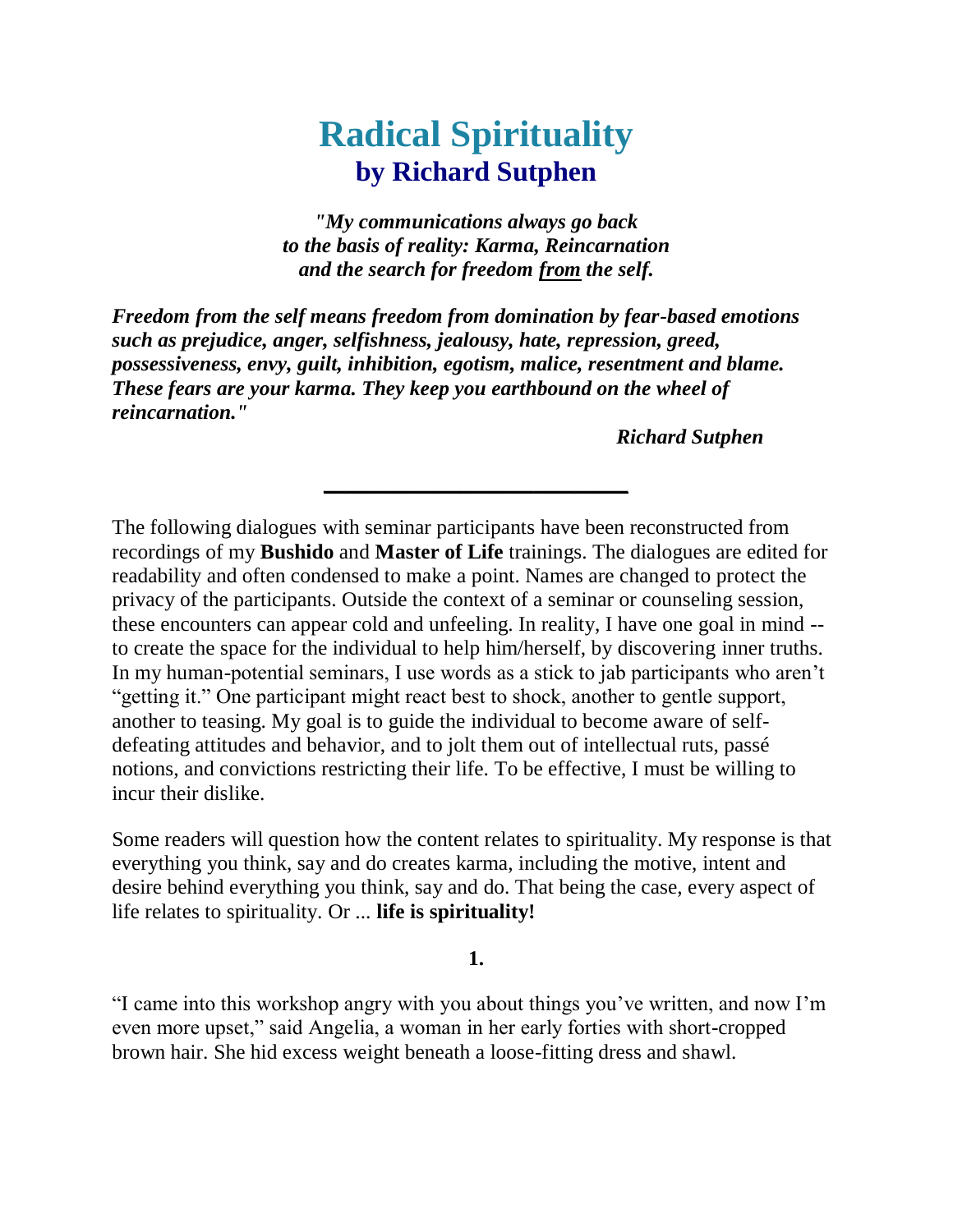Two hundred people were gathered in the hotel ballroom. Angelia spoke into a microphone, her voice reverberating through the room.

"Do you want to tell us why you're angry, Angelia?" I said.

"Some of the things you say about our spiritual beliefs," she said, scowling.

"You'd rather I deny what is and pander to New Age correctness?"

"Oh, come on."

"You should thank me for projecting your shadow-side."

"What's that mean?"

"I'm reflecting what's unresolved within you--a mirror for fearful emotions you need to integrate. It's a great opportunity."

"This is ridiculous. You're unaccepting of things we all believe," she said, crossing her arms while managing to hold the Microphone to her lips.

"Beliefs such as think only positive thoughts, attain enlightenment, lead a selfless life, become a projection of love, meditate, meditate, meditate? Things like that?"

"For starters."

"Doesn't work, Angelia. It denies reality and ignores a necessary unconscious balance. It's an attitude that keeps life from fully expressing itself."

"I fully express my life. And I think positive thoughts ninety-eight percent of the time."

"Like right now?"

She laughed. "You're part of the two percent."

"So when angry, jealous, greedy, judgmental, or prejudicial thoughts come into your mind, you just push them aside and refuse to acknowledge them?"

"That's right," she said.

"You drive them down into your unconscious, where they remain, festering?"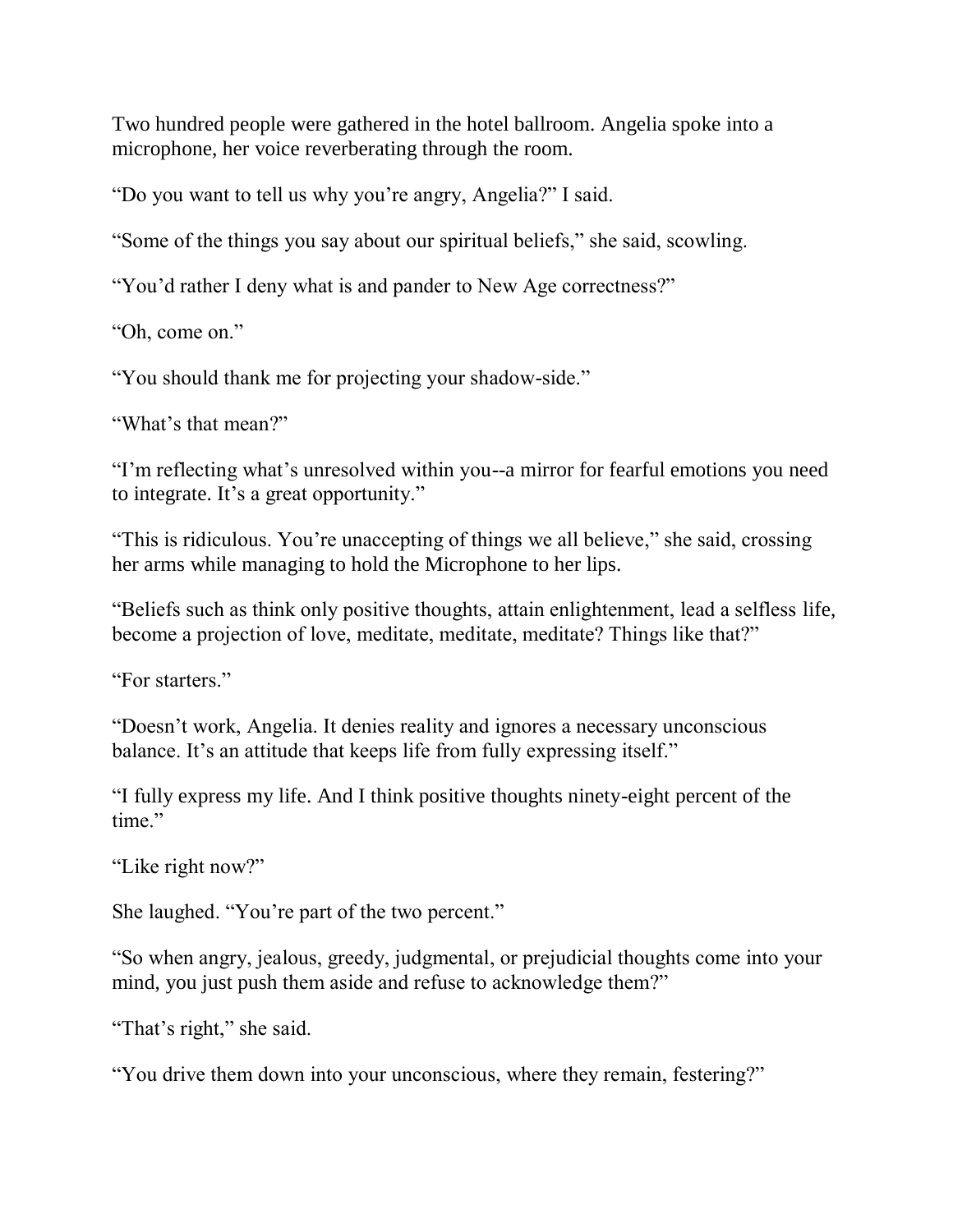"I see it as rising above them."

"You think they're gone?"

She shrugged.

"They're not gone, Angelia. They've been repressed ... avoided, and now they're festering, waiting for an opportunity to be expressed."

"What do you mean, expressed?"

"Maybe you'll get an ulcer, or yell at someone who doesn't deserve it, or you might repress for years until your shadow-side manifests as arthritis, or cancer, or ..."

Angelia interrupted, "But you talk about how the mind functions like a computer- positive begets positive and negative begets negative."

"Only real positive can beget positive. When you limit the expression of life, you're repressing, which begets negative."

"Well, how do you get around it?" she said, her frustration evident.

"If you feel anger but deny or refuse to express it, you're repressing, which is fear. But to recognize the anger and dismiss it without emotion is an expression of detached mind. True detachment can only result from expanded awareness."

I turned my attention to all the seminar participants. "When you draw boundaries and say, 'I'll never think negative thoughts,' or 'I'll always do this,' or 'I'll never do that,' you pit your willpower against your unconscious, but it never works. Your unconscious will always find a way to balance life."

**2.**

"How can you put down selfless service?" said Janie, a woman of about fifty with long graying hair. She wore several bold pieces of Native American jewelry.

"It doesn't exist."

"Oh really? Well, I've devoted the last five years of my life to taking care of my dying father. I would much rather have enjoyed myself, dated, taken some vacations."

"What would you think of a daughter who left her father to die with uncaring strangers, Janie?"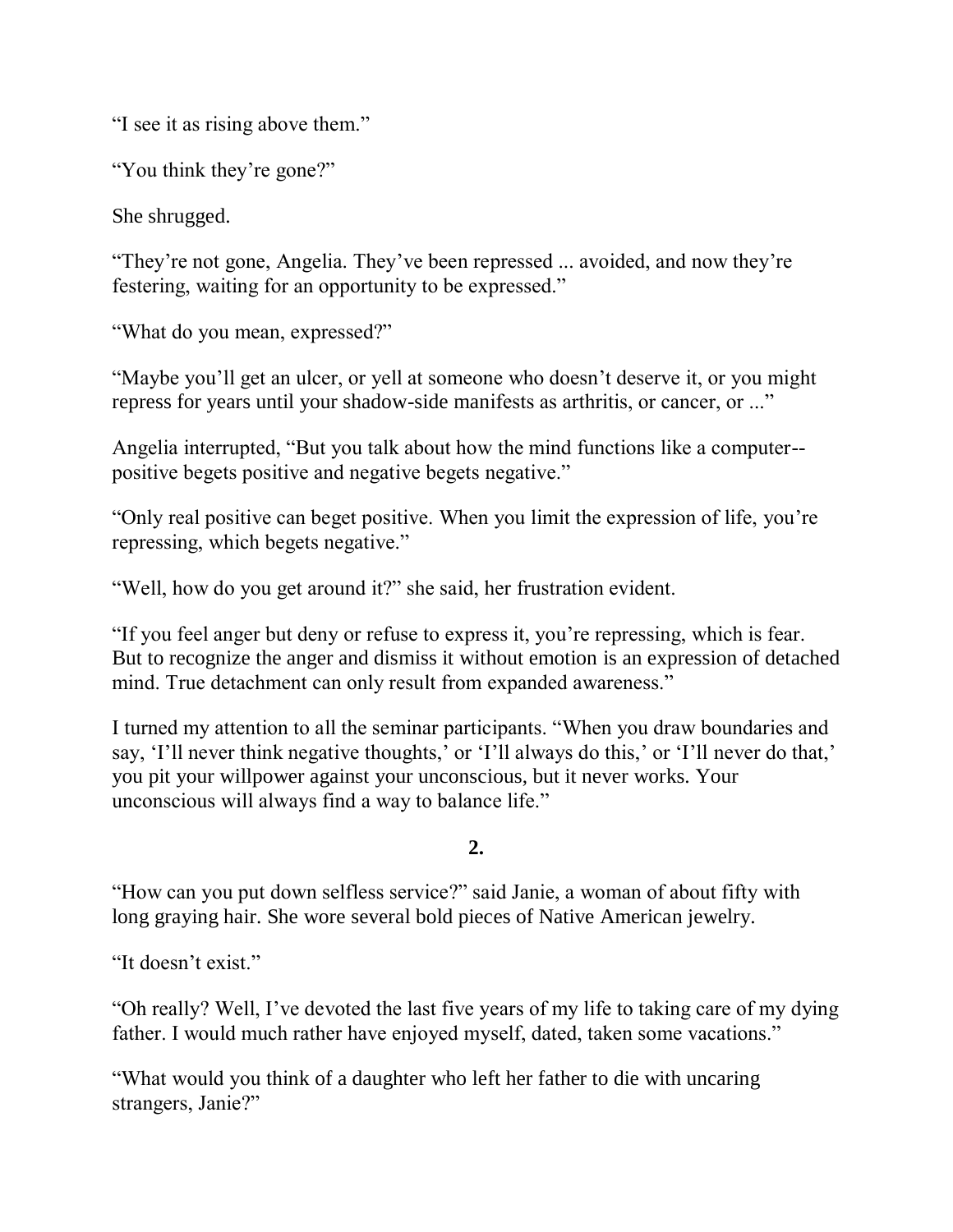"Someone utterly lacking in compassion, who is also creating negative karma."

"You see yourself as being a loving, compassionate daughter?"

"Yes."

"And you would have felt terribly guilty if you had refused to care for your father?"

"He didn't have anyone else."

"And you certainly don't want to create negative karma?"

She shook her head.

"So you did it for yourself, Janie. Just like everyone else on the planet, you lived up to your self-image of being a good daughter, and you avoided painful guilt. Your father was served, but you did it for yourself."

No response.

I'm not saying don't help others. Be patient, compassionate and generous. Accept your kindness as self-serving, and do it anyway. The idea is stop fooling yourself about why you do what you do. Look at your true motive, intent and desire."

No response.

"You can stop waiting for a gold star."

**3.** 

"Most of you are seeking enlightenment, and you think you're going to find it by looking under a white light or through some 'cosmic foo-foo' spiritual discipline." I said. I noticed a few scowls. Many of the seminar participants began crossing their arms, closing off communication with body language. I pushed harder. "First of all, the odds are probably 100,000-to-one against attaining enlightenment in this life! You'll have to settle for self-actualization."

"This is ridiculous," said a young man in his mid-twenties. He had raised his hand, and without waiting to be acknowledged, stood up and began speaking before a support team member arrived with a microphone.

"I've been studying spirituality for six years, and I didn't come here to be told there's no chance of my being enlightened."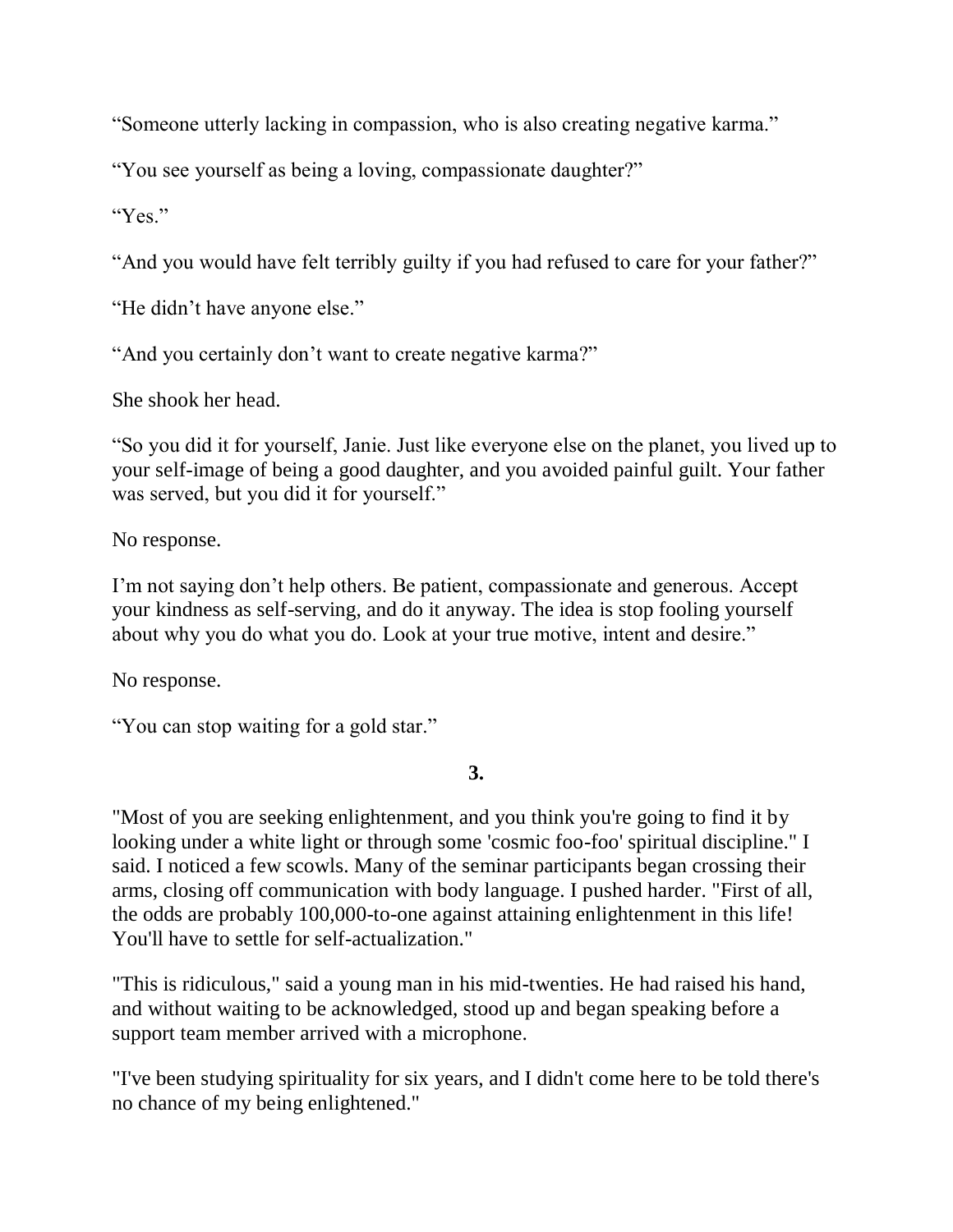I walked up the aisle until I was close enough to read his nametag. "There's always a chance, Phil. But many of the things you believe are not true. You've accepted beliefs about people and philosophy and truth that have helped you to survive, but you've been conned. So has everyone else in this room."

"You don't know anything!" Phil sputtered.

"I know that the level of your success in life will depend, to a great degree, upon your ability to let go of fear and mistaken beliefs."

"Well, I know absolutely that there are many enlightened souls upon the earth. Obviously, you aren't one of them," Phil said.

"No, I'm not, but I'd like you to show me one. Are you speaking of the big names in the spiritual field? The famous Eastern gurus, or the best-selling metaphysical authors, or the channelers, or the human-potentials leaders?"

"Sure, for starters."

"I don't think so, Phil. Many of these people are friends who are doing wonderful work and many are certainly self-actualized, but not enlightened. And at least a dozen other guru types have been involved in major public scandals in the past few years. I'm afraid that most who proclaim to be enlightened, aren't."

"Maybe we don't define enlightened the same way," Phil said.

"Well, wouldn't an enlightened soul be someone who has attained freedom from fearbased emotions, such as prejudice, anger, worry, selfishness, jealousy, hate, repression, greed, possessiveness, envy, guilt, inhibitions, egotism, malice, resentment, and blame?" I responded.

"There are a lot of people who have attained freedom from the self," Phil said, firmly.

"Really? People who never, ever get upset by circumstances or the actions of others? They never judge others in any way? They totally accept what is? They never take anything personally? They never smile when they don't real feel like smiling? They ..."

Phil interrupted. "What do you mean, 'smile when they feel like smiling'?"

"If you smile when you don't feel like smiling, you're not being direct and honest in your communications. You're wearing a mask and repressing who you really are.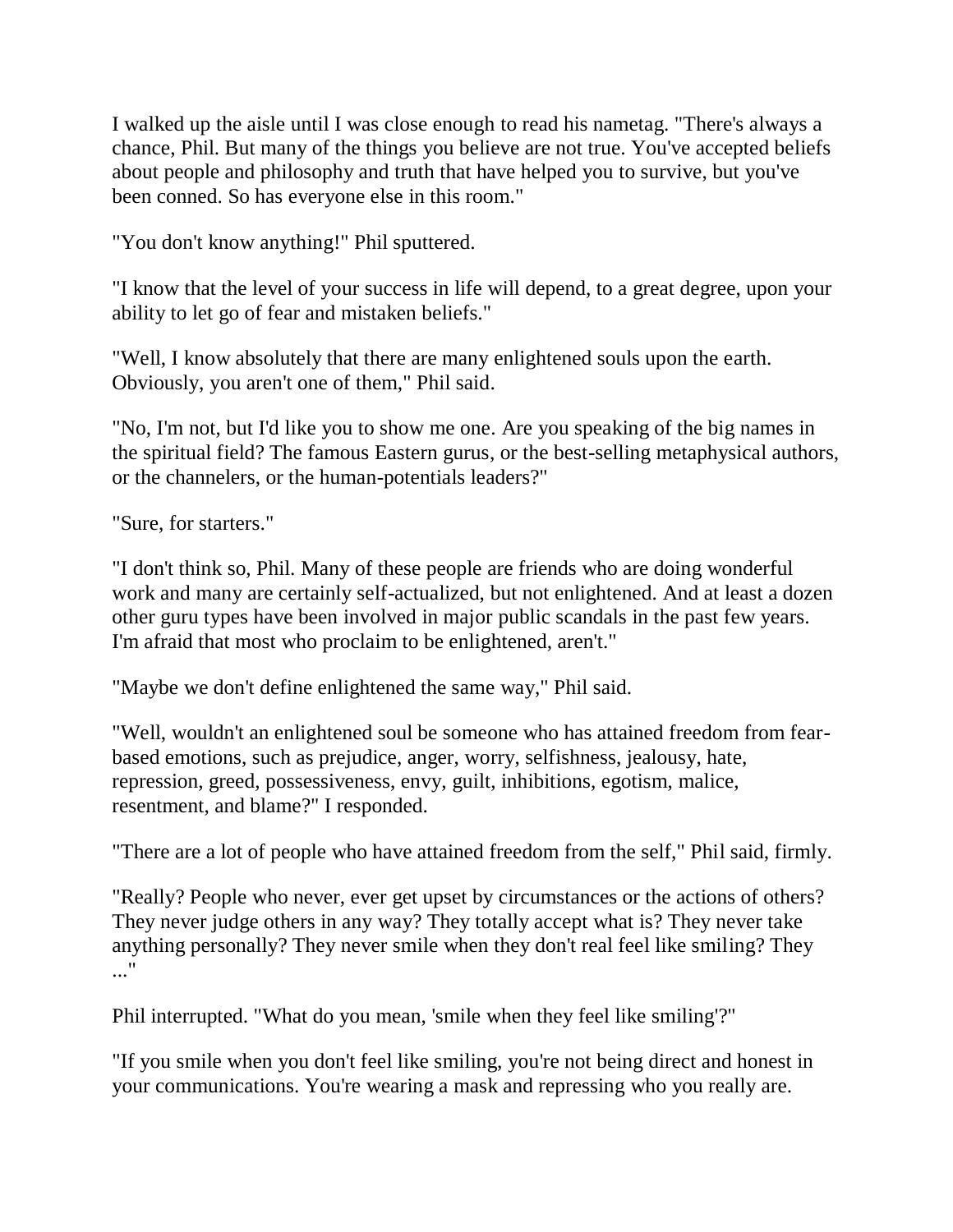That's fear. Maybe just a little bitty fear, but fear. You fear that others won't like you if you don't smile. Or you'll feel uncomfortable if you don't make them feel more comfortable, or ..."

"Got it," Phil said, sitting down.

**4.**

"How is anyone ever going to rise above all the fear-based emotions?" asked Jennifer, a pretty blond woman in her thirties who wore the latest Melrose Avenue fashions with flair.

"Well, it certainly won't happen unless you give it importance and set it as a goal." I said. "It can only result from the expanded awareness of self-actualized thinking. Change takes time. You have to work at it."

"But it's such a difficult task, why even bother?"

"Because your life will work better and better in direct relationship to your ability to rise above the fears. Even a little effort at understanding will result in improvements."

"I'm sure you'd claim fighting with my husband is based on fear," she said.

"Sure, You want approval or control or you wouldn't fight. Both actions are manifestations of the fear of not getting what you want."

"I don't understand."

"You want your husband to approve of your actions or reactions, or you want to control his actions or reactions. He wants the same thing."

"I want him to stop criticizing me."

"You want to control his actions."

"Well, I guess so, if that's what it takes to get him to stop."

"You make my point, Jennifer. But let's take this a little further and explore it from a self-actualized viewpoint. Is your husband normally a critical person?"

"Yes, he's always been critical of everything and everybody."

"Always? Then do you think he is going to change?"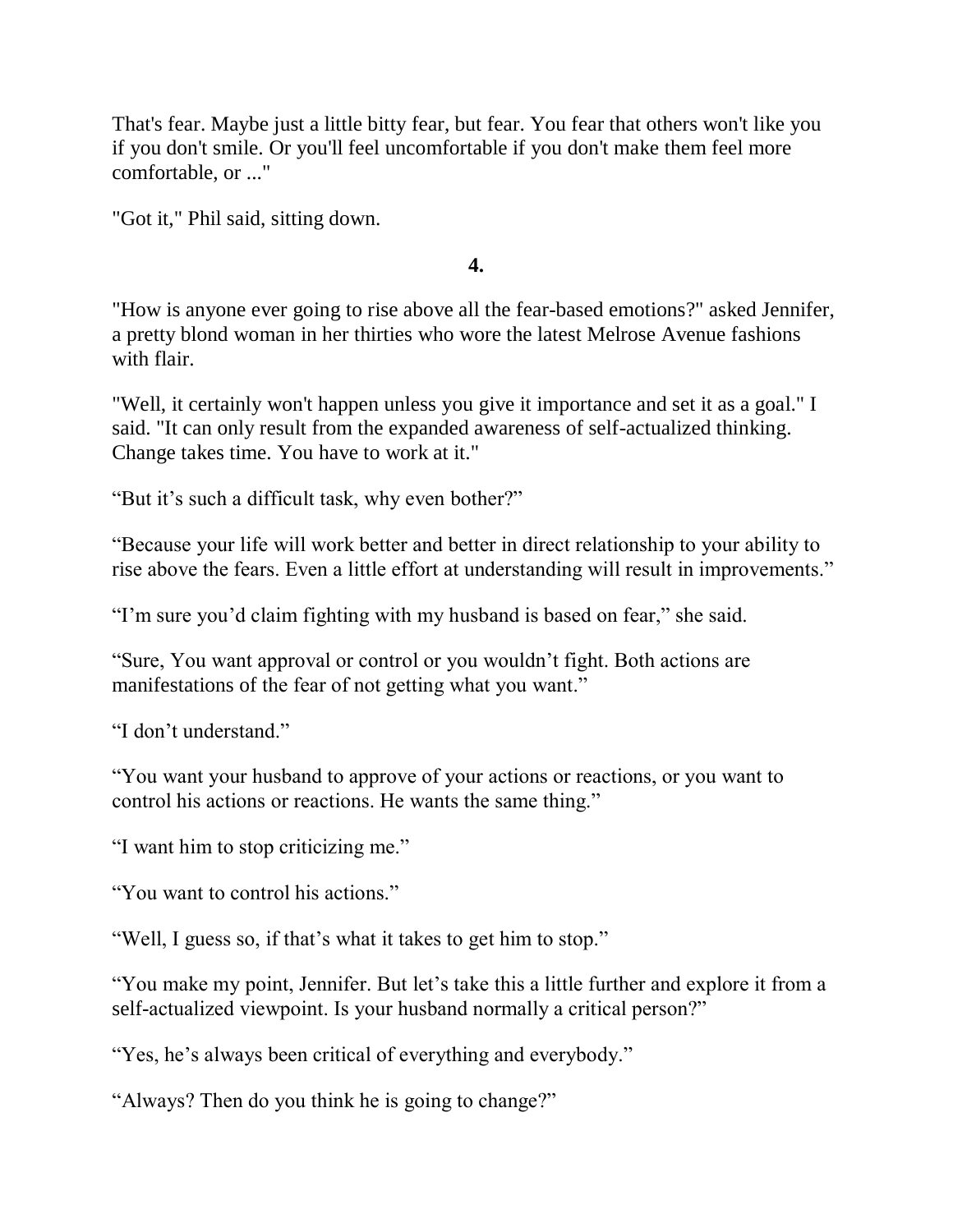"No, not really."

"You married him, knowing that he was a critical person?"

"Yes, but ..."

"Do you want out of the marriage?"

"No, absolutely not. I love him."

"Okay, you can't change another person. He has to want to change and be willing to work at it. That doesn't sound too likely, although I would suggest that you calmly express your needs in this area. But for the moment, if you don't think he'll change, and you are upset by the criticism, it sounds to me like it's up to you to change how you respond to your husband."

"Hmmm," she said.

"What if your husband were married to a different woman named Sally who looked different, but did the same basic things you do. Would he be critical of her?"

"Yes, I know he would."

"Then the real problem is that you're taking the criticism personally. Most problems in life are not resolved by an actual change, but by a change in viewpoint. If you could develop 'detached mind' you'd stop taking things personally. You'd know someone else's reaction to you, good or bad, is a viewpoint based upon their past programming. It has nothing to do with you. The way they relate to you is the way they would related to anyone who represented to them what you represent. In this case, your husband is a man who would criticize any wife."

"So I have to change my thinking."

"If you want to end the conflict, let go of your old beliefs about reality. Reality exists as a manifestation of your viewpoint. If you let your husband's criticism flow through you without affecting you, you rise above the effects of fear. If you can do that, you'll no longer have a problem, although nothing about the problem situation will have changed except your viewpoint."

"Maybe I could use some assertiveness training techniques, too," she said.

"Good idea."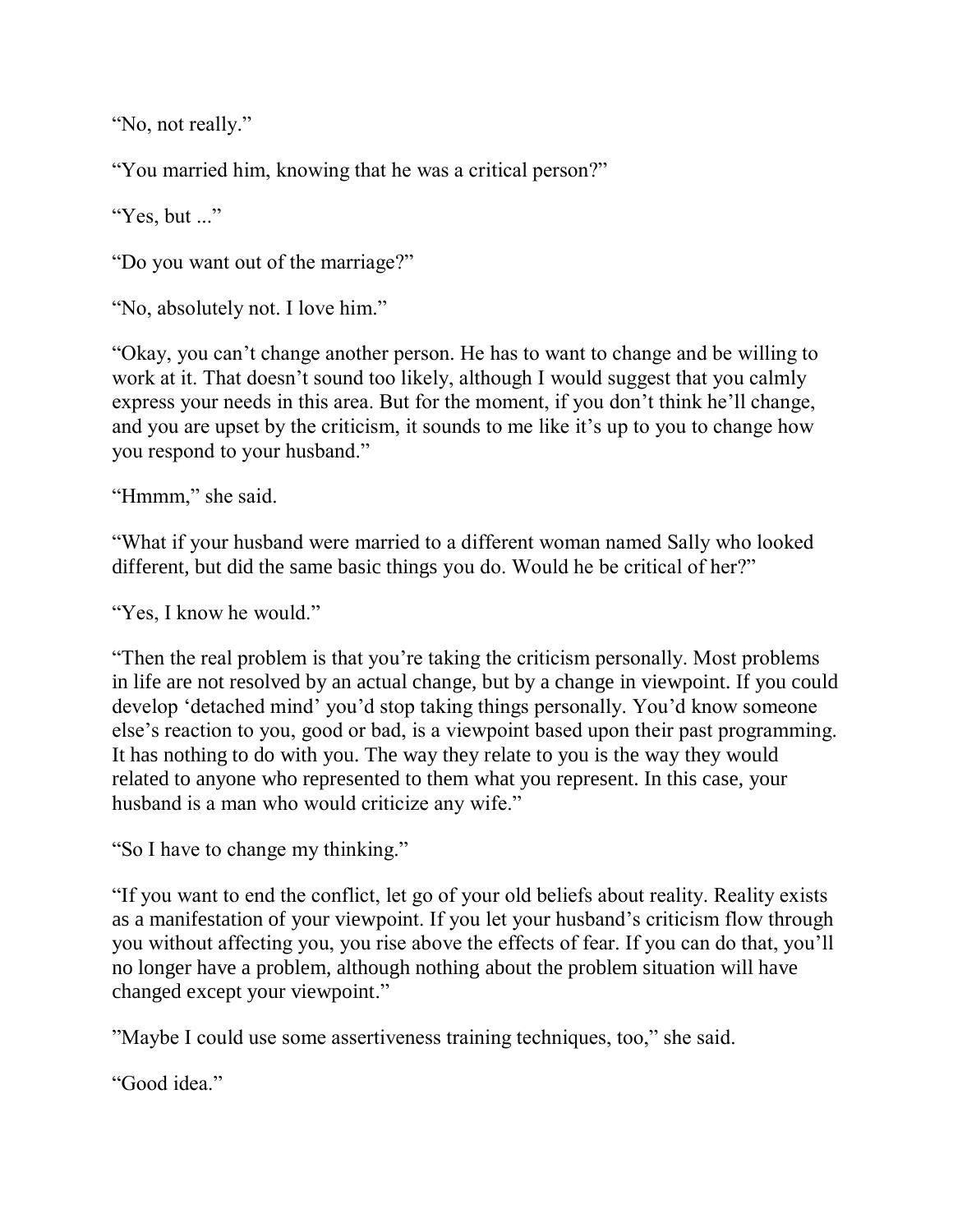"Is boredom a fear-based emotion?" asked Terry, a middle-aged man clad in a herringbone sport coat with leather patches on the sleeves.

"Any negative emotion is based on fear," I said. "Boredom is a loud message. It's saying, **'I'm living wrong!'"**

"What do you mean?" Terry asked.

"The human mind cannot tolerate boredom for long. The brain/mind professionals have documented that if you don't make your life interesting and meaningful, your mind will do it for you. It will generate conflicts, or an illness, or an accident. Anything to make life more interesting!"

"But I can't help it that I'm bored," he said.

"Bullshit, Terry! There's no challenge in your life. That's why you're bored. Whose responsibility is that, if not yours? It's time to live a little more dangerously and start risking. The moment you do, your boredom will disappear."

**6.**

"Freedom from yourself will evolve out of a new way of thinking ... a self-actualized, Master of Life way of thinking. Self-examination is the first step. Examine your beliefs, your reactions, your concerns. You can't change what you don't recognize."

"I'm a perfectionist. Is that a fear?" asked a stern-looking young woman.

"Most perfectionists are neurotics. That's pretty fearful. Are you neurotic, Betty?"

"I don't think so," she said.

"What is your reaction when you don't do a job perfectly?"

"Ah ... well, I guess I feel guilty. Sure, I feel guilty, real guilty."

"Have you answered your own question?" I asked.

She was silent for a moment, then said, "Okay, but what do I do about it?"

"I suggest that you begin by finding the cause of your neurosis. Everything we feel relates to a cause, which is based on a past event or a series of events that have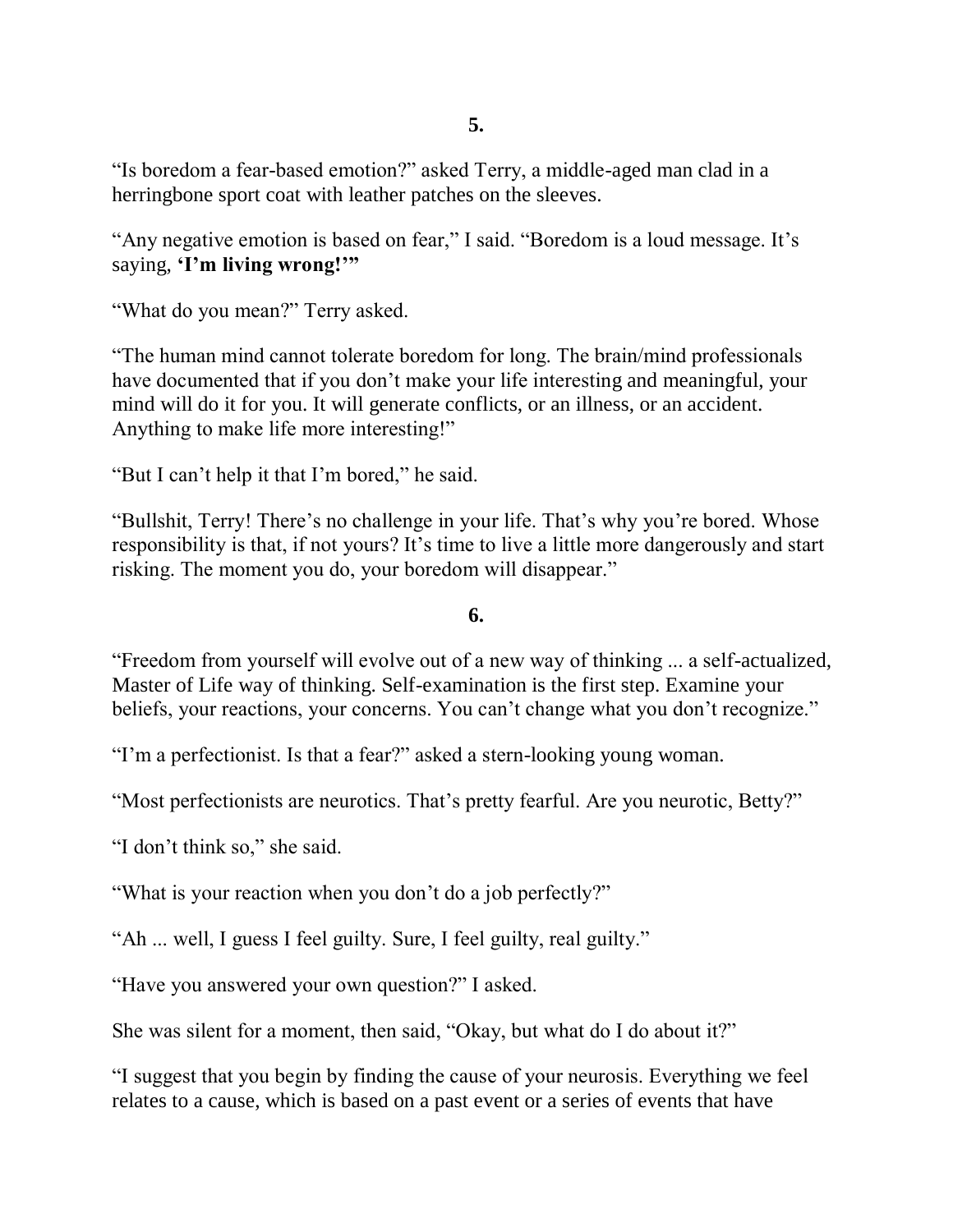programmed us to be the way we are. But no matter what the past cause, change will come through self-actualized awareness in the present."

## *NOTEAfter a back-to-the-cause group hypnotic regression session, Betty related the following:*

"My mother died when I was only five, so I don't know for sure if this is true. But in hypnosis, I relived a situation in which she spanked me. I was probably about three years old, and I had gotten into her sewing kit and scattered the pieces all over the room. My mother became hysterical and told me to put everything back in the case, exactly as it was. If I didn't do it perfectly, she would spank me until I did. I think I spent the entire afternoon futility trying to get it perfect. She'd leave the room, come back a few minutes later to check the box, spank me and repeat the process. I was so scared I shook."

"Do you get that you no longer need to put the sewing kit back together, Betty?" I said, laughing. "From now on, you can do a good job without being a perfectionist. There's no longer any reason to feel guilty."

### **7.**

"Pessimism must also be a fear," said Walter, a fortyish, balding man, dressed very conservatively.

I smiled and nodded in response.

"I wasn't always a pessimist. In my youth, I was pretty optimistic, but how can anyone go through the experiences of life without seeing how it works. I'm just a realist, acknowledging life for what it is -- a screwed-up mess."

"A pessimist looks at life negatively. He's usually filled with anger because life hasn't been fair to him, or so he feels. And because life doesn't work the way he wants it to work, he blames life for all his problems. Right, Walter?"

No response.

#### "RIGHT WALTER?"

"Right," he mumbled.

"We've already covered the subject of self-responsibility in great detail in this seminar. So let's look at blame. Playing the part of a victim and blaming others for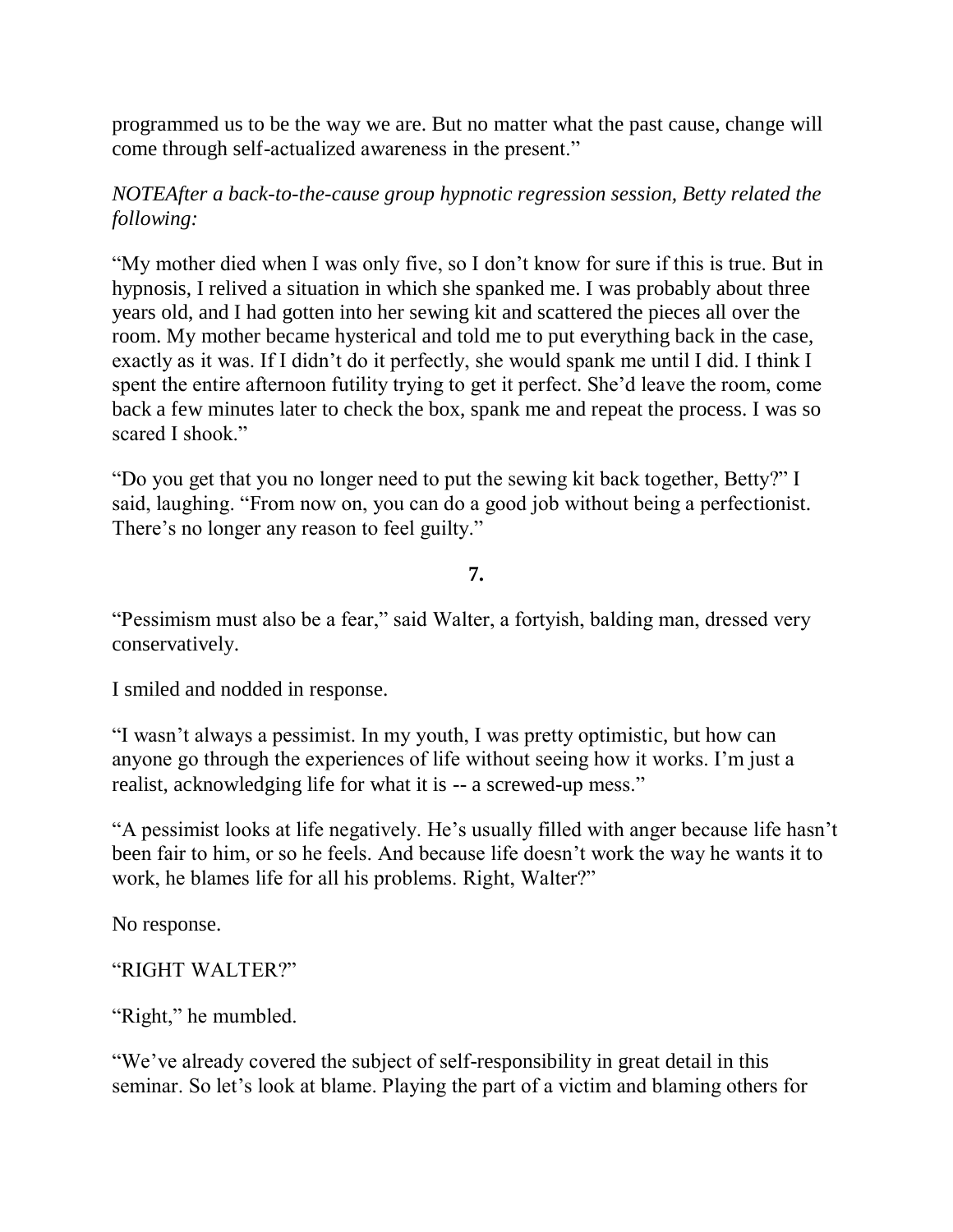your circumstances is useless resistance. And blame is nothing but an expression of self-pity. Would you like us to pity you, Walter?"

"Don't bother."

"Well, what about the programming power of pessimism? Now that's heavy. Your mind is a bio-computer that creates your reality based on your thoughts and emotions. Thus, the more pessimistic you are, the more miserable your life becomes. It's an automatic downward spiral. Are you having a wonderful life, Walter?"

"No, and this seminar is just as stupid as I expected it to be," he replied, stalking out of the room.

**8.**

"Let's not get stuck on just the obvious fears" I said. "Anyone with an addiction of any kind is not free. And anyone who is dominated by their passions is not free."

"I can't see that following your passions is a bad thing," said John, an overweight young man in his early thirties. He wore tan duck pants and a bulky sweater.

"Being passionate isn't bad, John. But if your passions take control, causing you to ignore reason, you're being dominated by your passions. You might have such a passion for food that you indulge it to the point of obesity. I don't think you want that. When you do what you don't want to do, you're not free."

"What about sexual passions?" he asked.

"If your sexual passions cause you to do things that result in loss of self-esteem or endanger your health, the answer is pretty obvious, isn't it?"

**9.**

"I really dislike someone I work with. In fact, truth is, I hate him. But in this case, it isn't fear, it's wisdom. Ayn Rand says that we must never fail to pronounce moral judgment," said Linda, a thin woman of about 35, dressed in a sport coat and jeans.

"Although I agree with Ayn Rand in many areas, we're at odds on judgment. But if you're a fan of hers, you know she says hatred is generated by profound self-doubt, self-condemnation and fear. It's a mental projection toward another of the hatred you feel toward yourself.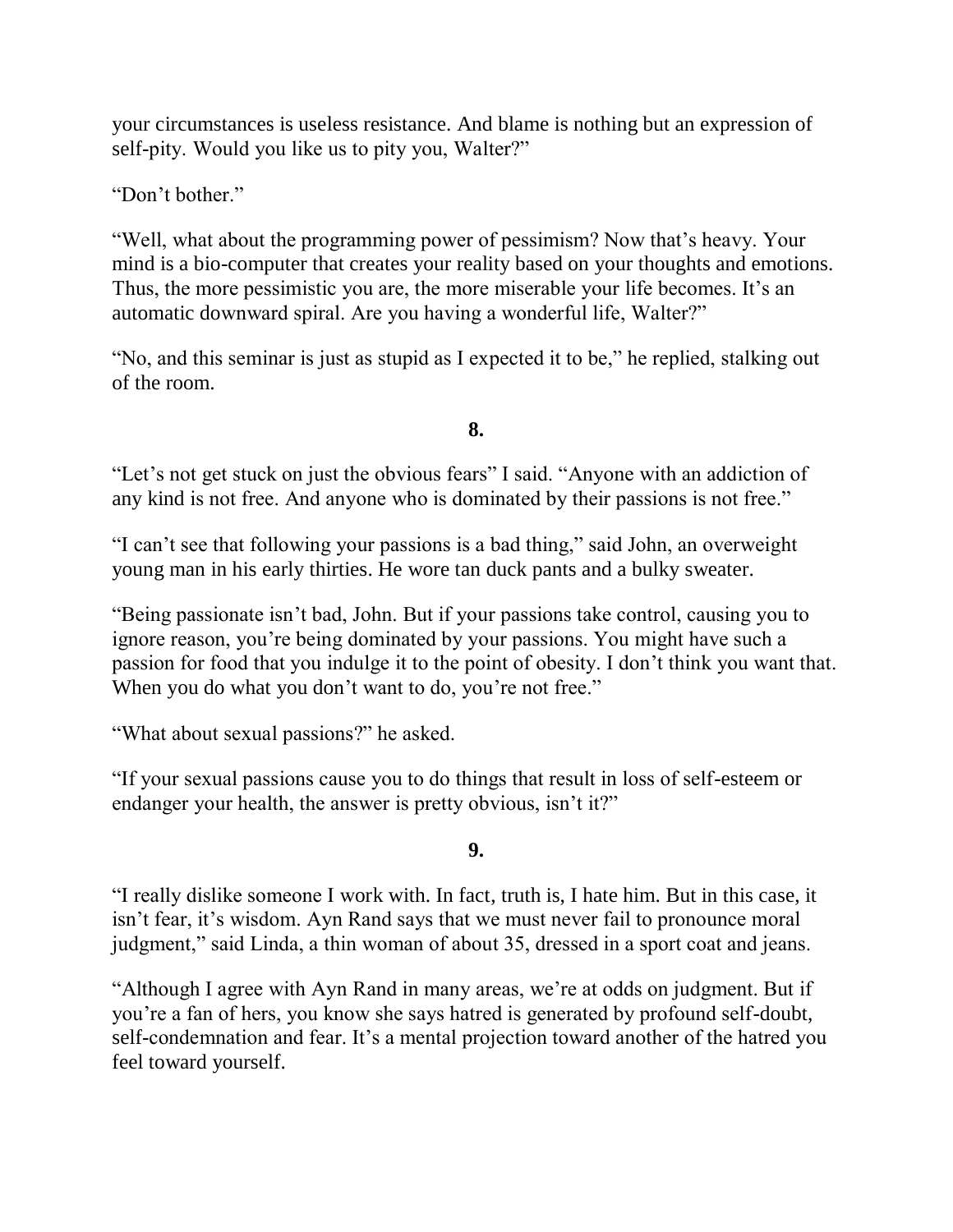"Maybe that's true," I continued. "I know that hatred is self-destructive as subconscious programming. It also generates programming that will draw what you hate back to you. What you resist, you will attract because you need to learn from it. You'll continue to draw the hated person or someone with the same tendencies into your life until you can release this fear. Examine hate in the light of the Universal Law of Attraction: Where your attention goes, your energy flows. You attract what you are and what you concentrate upon. You always attract the qualities you possess. If you want peace and harmony in your life, you must become peaceful and harmonious."

#### **10.**

"I've been studying these things for 30 years, Richard," said an elderly lady who remained seated while speaking into the microphone. "I've certainly changed my life for the better because of my expanded awareness, but I have a problem with the fear of insecurity. I don't think any of us are ever going to eliminate insecurity. Life is insecure. Love is insecure. We're always moving from the known to the unknown."

"I agree with you, Joanne. We don't eliminate our fears, but we can alter our viewpoint to rise above the effects of fear. The most self-actualized people on earth have fears, but the difference lies in the way they respond to fear. From a selfactualized perspective, if you were to attain total security in a particular area, you would soon become bored with that aspect of your life. There would be no challenge and it would become dull and mundane. So transform the way you experience insecurity. It's insecurity, the unknown and unknowable that makes life exciting, that generates the rush, the titillation, the thrill of aliveness. Instead of fearing insecurity, embrace it, thank it."

#### **11.**

"You simplify spirituality and take all the spiritual out of it," said Norm. He was about thirty, dressed in a t-shirt and jeans.

"Life is spirituality, so how can I take the spiritual out of life? If it makes you feel better to study dogmas, experience rituals, or work with a guru, then you may feel you have to earn your awareness, Norm. But in the end, it will all come down to integrating your fears."

"But being a truly spiritual person means more than that," he said.

"Does it" If you experience no fear, all that would be left would be love. How much more spiritual can you get?"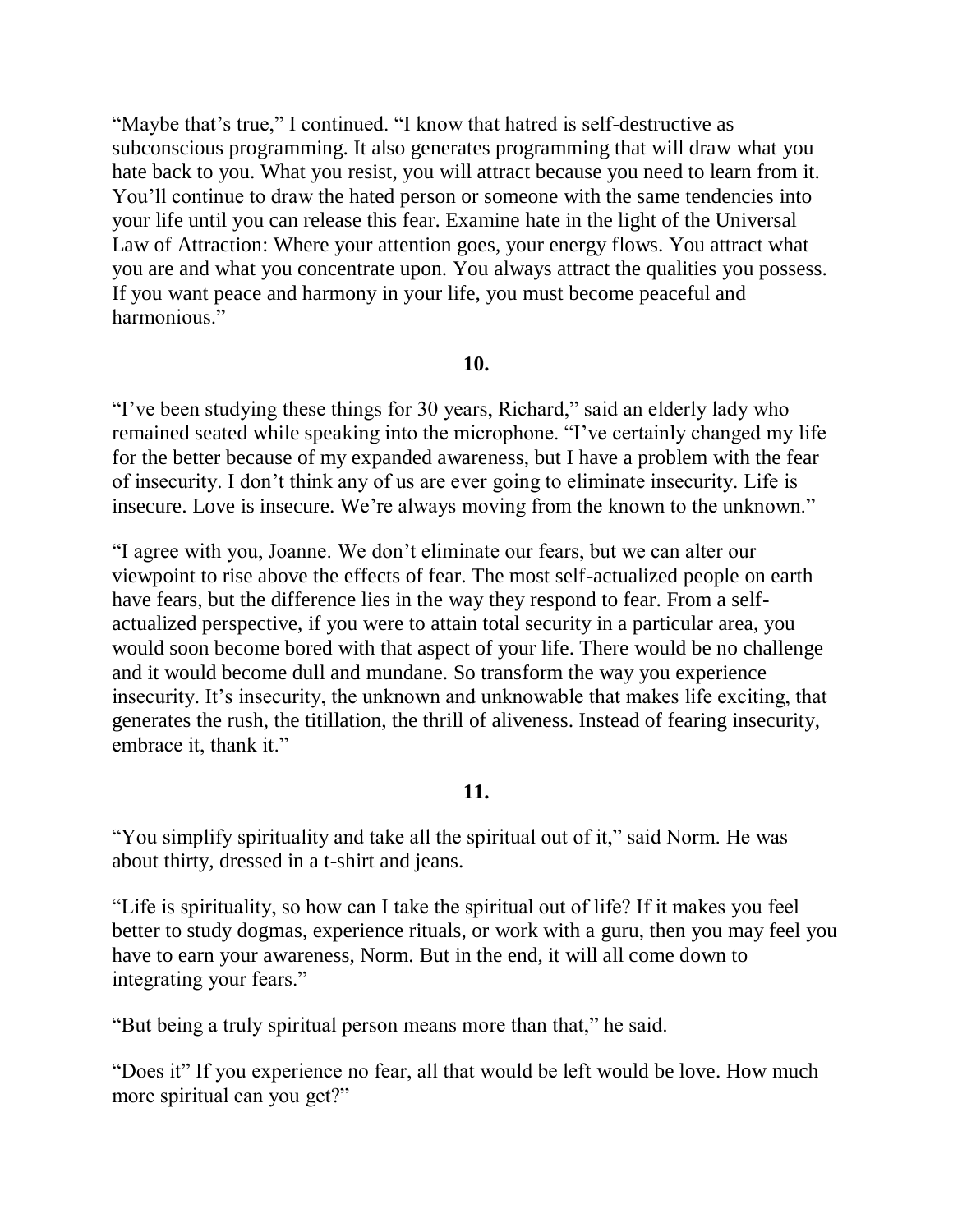"Oh"

"There's another way to look at it. Master Eckart said, 'If you empty yourself, God enters into you."

"I like that," he said. "Fear results from ignorance of your God-self?"

I like that," I said. "And maybe we're afraid because we're not really sure there is a God-self beneath all our fearful emotions. If who you really are, beneath the fear programming, is an enlightened God-self, then what could you possibly fear?"

#### **12.**

"For those of you who accept reincarnation as what is, you understand that your fearbased emotions will keep you earthbound. They are your karma and you will continue to reincarnate until you have no disharmonious attachments whatsoever. So, your earthly purpose is to learn to let go of fear. And while you're at it, life is not something to be endured and suffered through. Life is about achievement and success, love and awareness, joy and exaltation. Of course, no one will force you to experience life the way it is meant to be. You have the free will to ruin it if you want to," I said.

## *Part II* **Anger & Relationships**

## *Your neurotic fears keep you from "wholeness" because they have not been integrated on a soul level. They are delusions manifesting as painful karma.*

"Your earthly purpose is to rise above the fear-based emotions that keep you earthbound on the endless wheel of reincarnation. The fears are only delusions, for as you learn to act with unconditional love and become aware of your spiritual center, the fears will cease to exist. Your earthly purpose can be simplified down to just four words: '*Cast away your delusions.'"*

I've made that statement in most of my seminars, over the years. But to be more accurate, I should say, "Your earthly purpose is to integrate the *neurotic* fears that keep you earthbound." Examples of neurotic fears: fear of intimacy,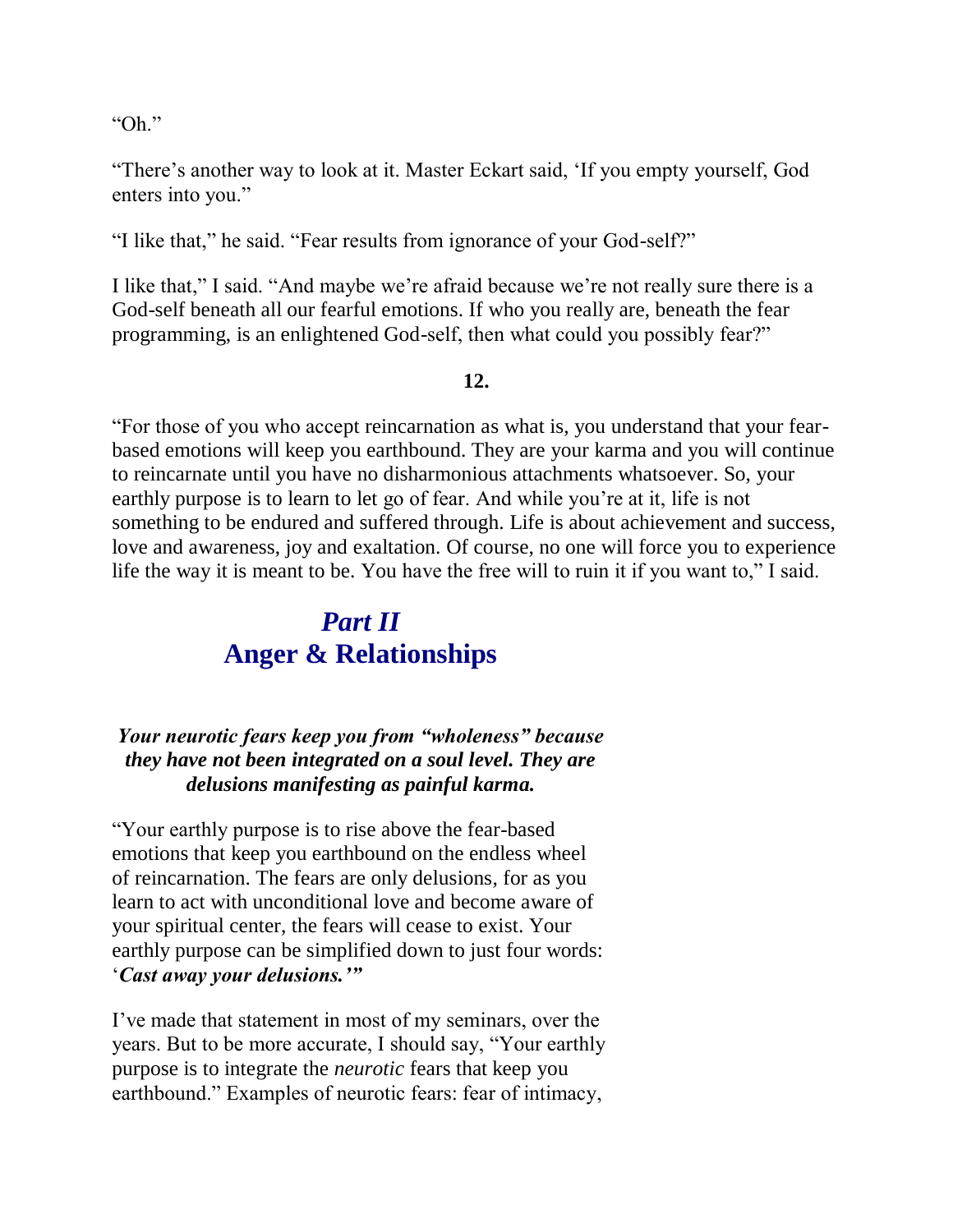loss, abandonment, failure, success, loneliness, and power. Plus the basic fear-based emotions such as prejudice, anger, selfishness, jealousy, hate, repression, envy, greed, possessiveness, guilt, and the list goes on and on and on.

To run from a bear in the woods, to avoid the wrong part of town at night, or to refrain from addictive drugs are fears based upon real dangers.

By contrast, neurotic fears are based on issues you have failed to integrate on a soul level, which keep you from experiencing "wholeness." Example: If you are prejudiced toward East Indians, they somehow represent a subjective threat. When an East Indian couple moves next door, at first you are upset and reticent about contact. But there is no way to avoid occasional meetings as you come and go, water the lawn, pick up your mail. In time, you grow to like your new neighbors, and they become friends. The fear is integrated -- replaced by a greater potential to enjoy life -- and you are one step closer to wholeness.

Using the above example, it would also be accurate to say unconditional love resolved the fear -- love let in what fear shut out. Unconditional love is the acceptance of others without expectations, judgment or blame. Beneath all our fears, we *are* unconditional love.

It follows that your current problems are rooted in one or more fear-based emotions. The fears go back to unintegrated issues, and they are your karma -- the soul lessons you've reincarnated to learn.

#### **Negative Aliveness**

Aliveness is the excitement you experience in doing what you do -- the exhilaration, challenge, joy, stimulation and pleasure that makes life worth living. According to the physicists, human beings are "energy," and aliveness is essential to keep our energy in play. But when people don't experience enough positive aliveness, the subconscious mind draws upon neurotic fears to generate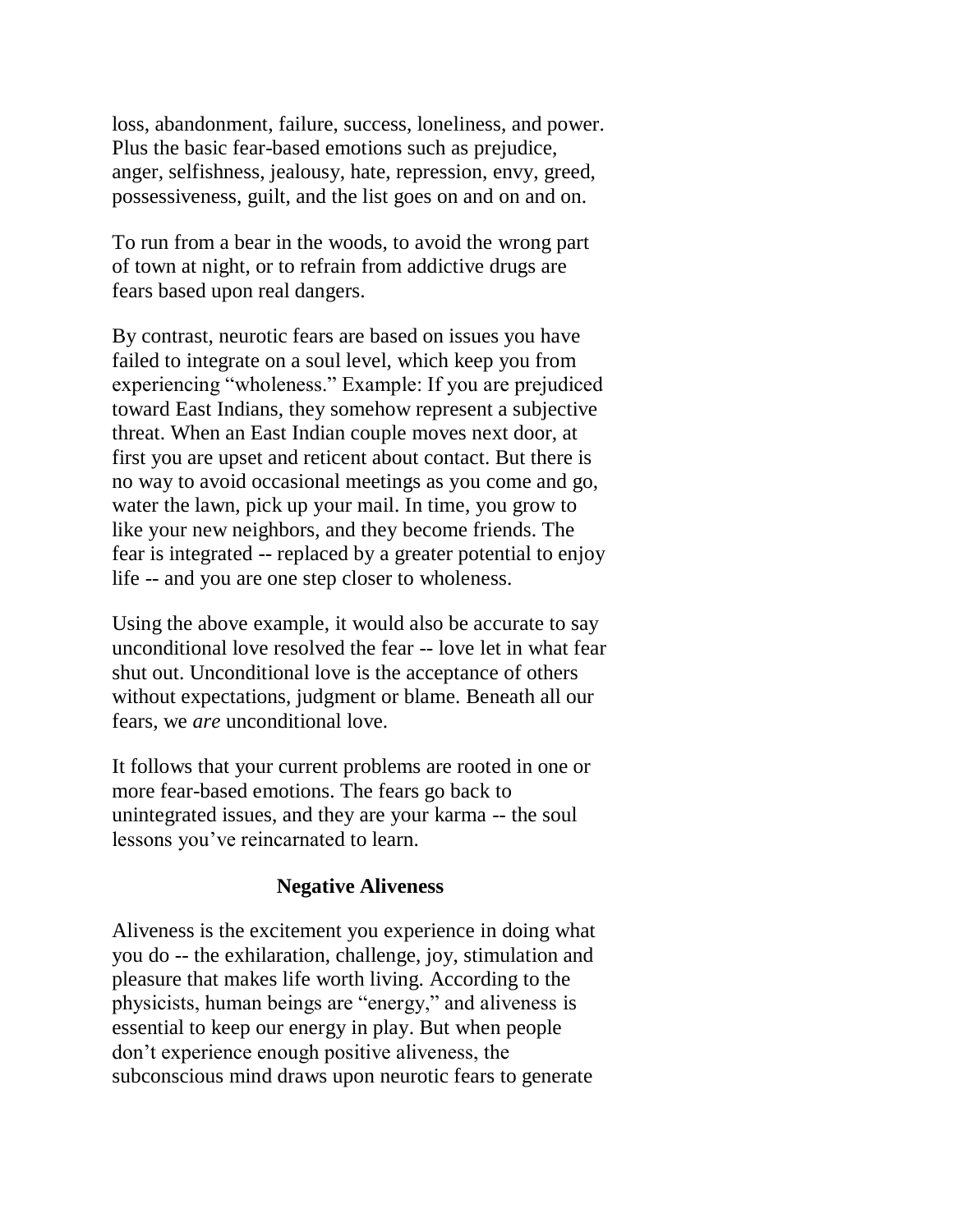negative aliveness, which makes life interesting again.

\* \* \* \* \*

#### **Joyce**

"My primary fear is that my husband will have an affair and maybe leave me," Joyce said. She was in her mid-tolate thirties, attractive and casually dressed. Holding the microphone, she wound her long brunette hair around the index finger of her free hand.

"Do you know the cause of the fear?" I said.

Joyce shrugged, met my eyes. "We see a lot of people socially. Every time Luke meets an attractive woman, I think, 'this is the one.'"

"And how does this fear manifest in your life?"

"Manifest? You mean arguments?"

I nodded.

"Well, when I voice my fears, he gets mad. He says I don't trust him, that I'm holding his one affair against him. Five years ago he had a fling at a convention in Toronto."

"And he told you about it?"

Nod, "All about it. I was upset, but at the same time I ..." Her eyes dropped.

"Felt excitement?"

Nod.

"Negative aliveness. What you fear also thrills you, causing a surge of adrenaline. This kind of excitement can be addictive, resulting in behavior that incites the fear. Tell me about your fights."

Joyce's eyes looked up and to the left, indicating she was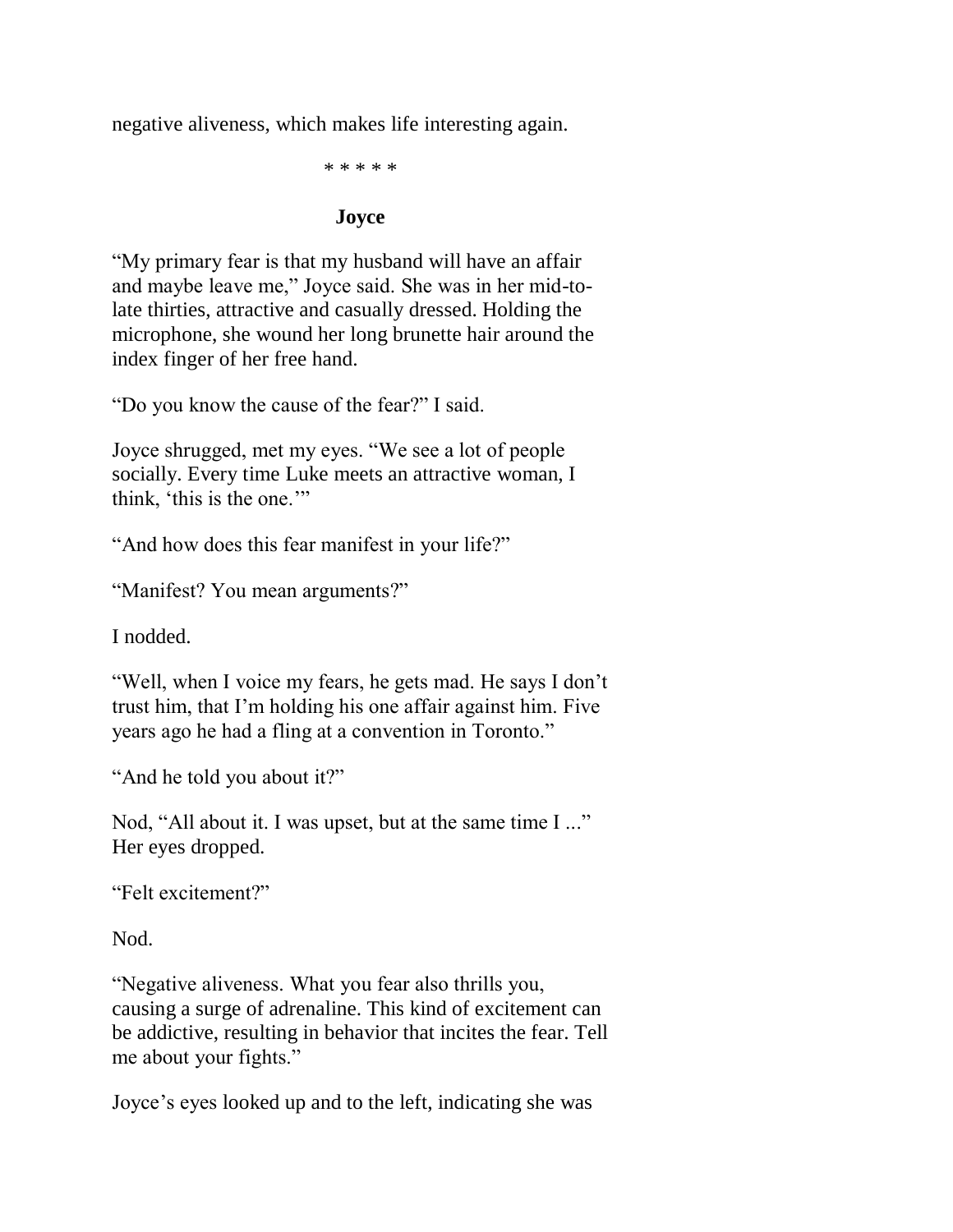accessing memories. "Last week we attended a show opening at a Santa Monica art gallery. We were introduced to a lot of people, and Luke was a little too responsive to a blonde wearing skin-tight leathers."

Joyce lowered the microphone, tapped it a couple of times, took a deep breath, then said, "On the way home, I told him it bothered me. He was shocked at my reaction."

"Can you recall your dialogue with Luke?"

"I asked him what he would have liked to do to the blonde. He said, 'Nothing.' I said, 'Well, that's not true, you're a man. Any man would like to have sex with a woman like that.' And he said, 'Sure, but he wouldn't, because he loved me.' And I said, 'What if you had my permission, then what?'" She paused.

I waited.

"So he told me and I got upset. But when we got home, we made passionate love." She looked away at some of the other participants, then back to me. "Maybe it has become addictive, because I can see the pattern."

"Anger followed by an adrenaline rush. Then, a week or two weeks or a month later, you do it again to attain another shot of adrenaline?" I said.

"Wow, yeah."

"And behind it is the fear of abandonment."

"I viewed it as possessiveness," Joyce said.

"And to further complicate matters, you're probably still angry at Luke for having the affair and angry at him for having the power to fuel your fear."

"I have a right to be angry."

"People only get angry when they don't get what they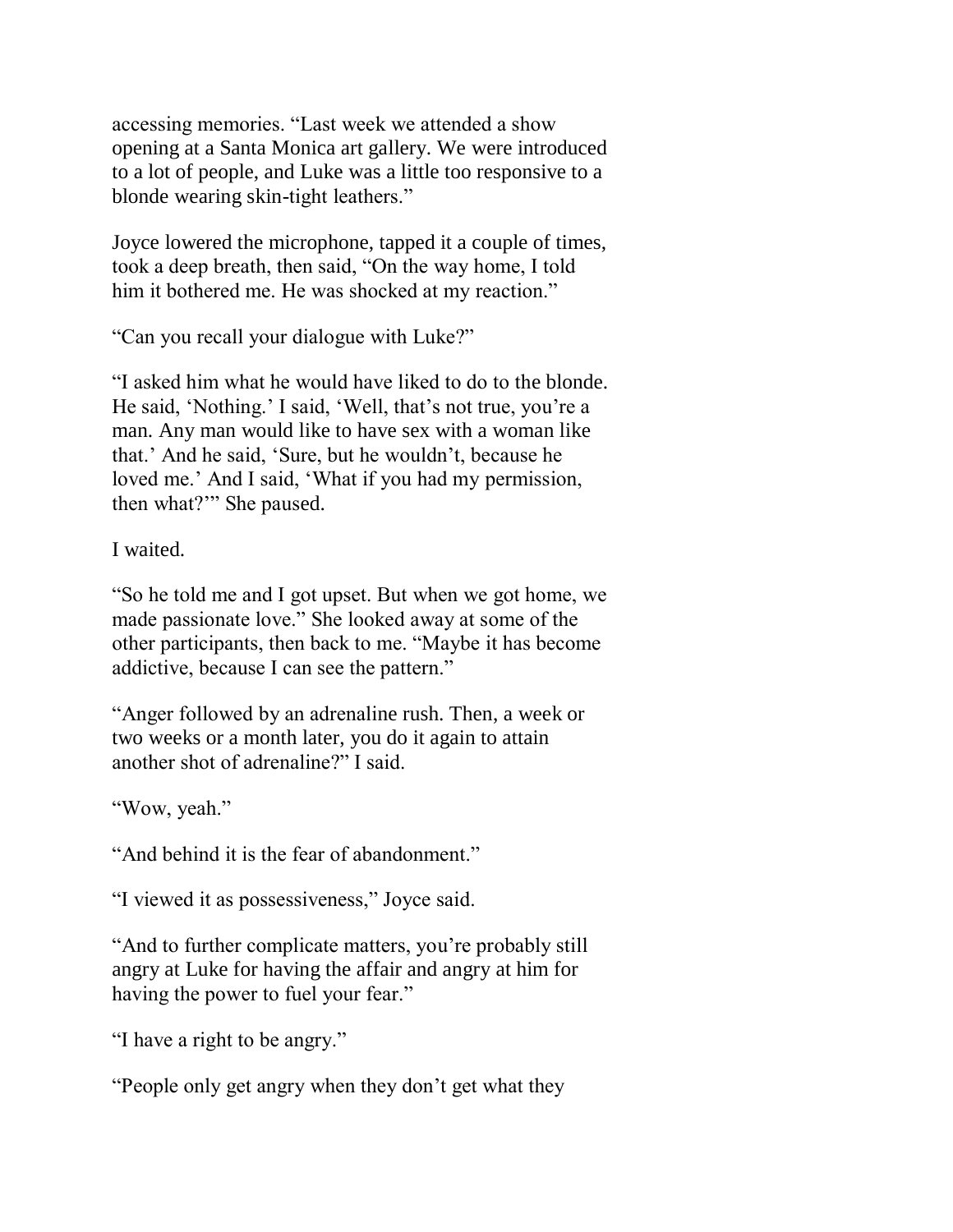want, Joyce. In your case you wanted your husband to be faithful, to control his actions."

"I don't think it's as simple as not getting what I wanted," she said, irritated.

"It's that simple, but there are three steps. 1) Luke had an affair; 2) You believe he betrayed you; 3) You got angry. Step two, the expectations resulting from your beliefs, set up the effect."

Joyce didn't respond.

"Do you believe he betrayed you?"

Nod.

"What else do you believe about what he did?"

"I believe he put my feelings second and that it was a real slap in the face. But I guess betrayal sums it up pretty well."

"Can you recall a time in your past when someone else betrayed you?"

Joyce lowered the microphone, stared at the floor, then finally met my eyes and shook her head.

"Would you like to explore it with regression?"

"If you think there's value in it."

*NOTE: Participants in some seminars are conditioned to respond instantly to an altered-state suggestion. This allows me to individually regress participants quickly into their past, either back to an earlier time in this life or to a previous incarnation. A support team member assists in the process and the participant is usually regressed standing up.* 

I touched Joyce on the forehead, activating the postprogramming suggestion, counted her down into the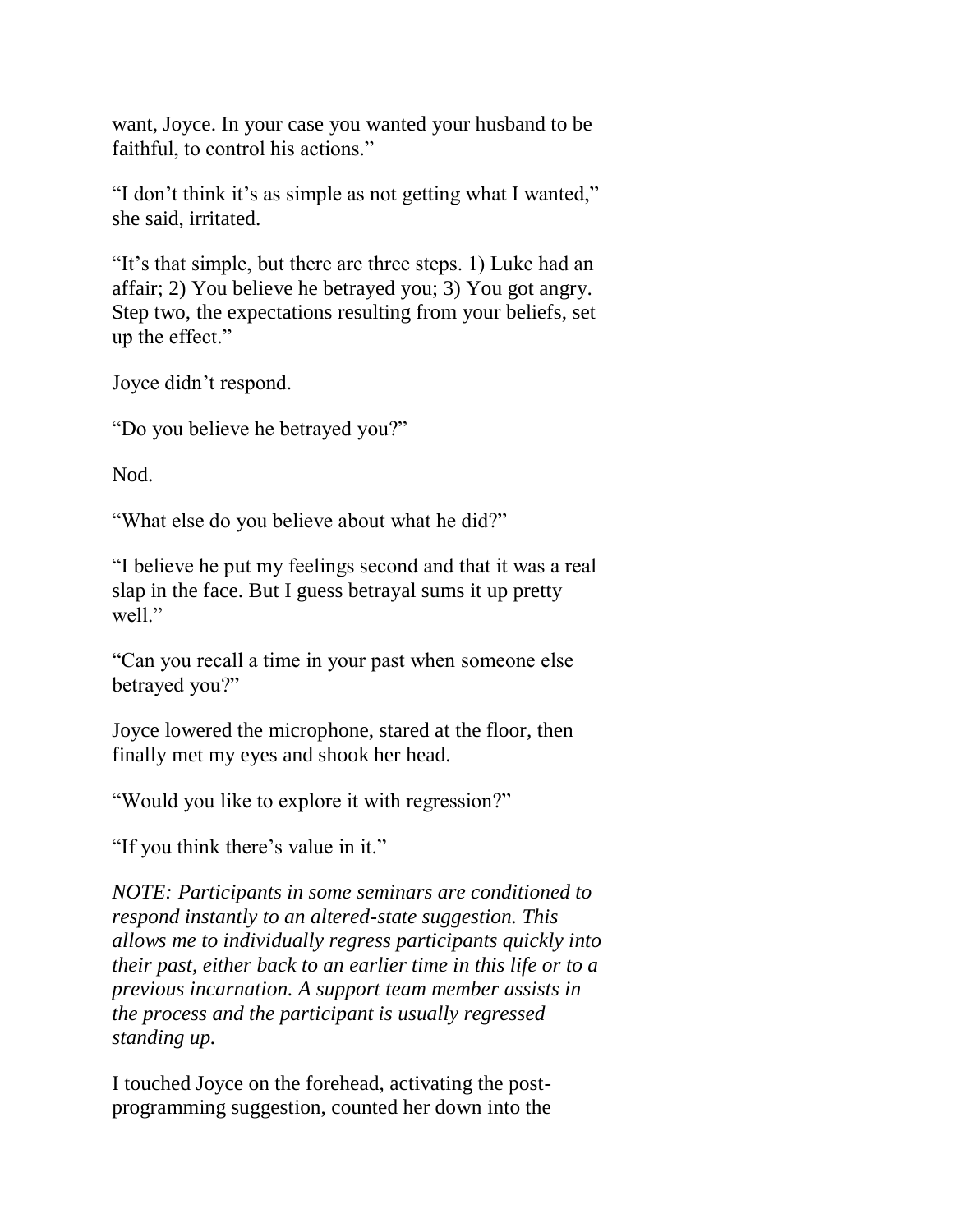altered state and gave her the following suggestion:

"You are going to go back into your past to a time you were betrayed, if such a situation actually transpired. On the count of three you'll be there. One, two, three. Tell me what you see and what you're doing."

Joyce's face contorted; she looked like a sad little girl. She hesitated, then in a child's voice, yelled, "My daddy lied. HE LIED!" She started to cry.

"Tell me what happened."

"My daddy promised he would come to my Christmas program, but he didn't come. And he doesn't come home anymore either." Crying.

"What's your name?" (A question to make sure the current lifetime was being explored.)

"Joyce."

"Why doesn't daddy come home anymore, Joyce?"

"He fights with mama all the time, and now he doesn't come home."

"And what would you like to say to your daddy right now, if you could? You don't have to worry about being punished for it. What would you really like to say?"

Joyce sniffled, scowled, then screamed, "I HATE YOU, DADDY. I HATE YOU. YOU SHOULD HAVE COME TO MY CHRISTMAS PROGRAM, AND YOU SHOULD COME HOME. I WISH YOU'D DIE. I HATE YOU." Sobbing.

The female support team member put her arm around Joyce, supporting her.

"Is there anything else you want to say to your daddy, Joyce?"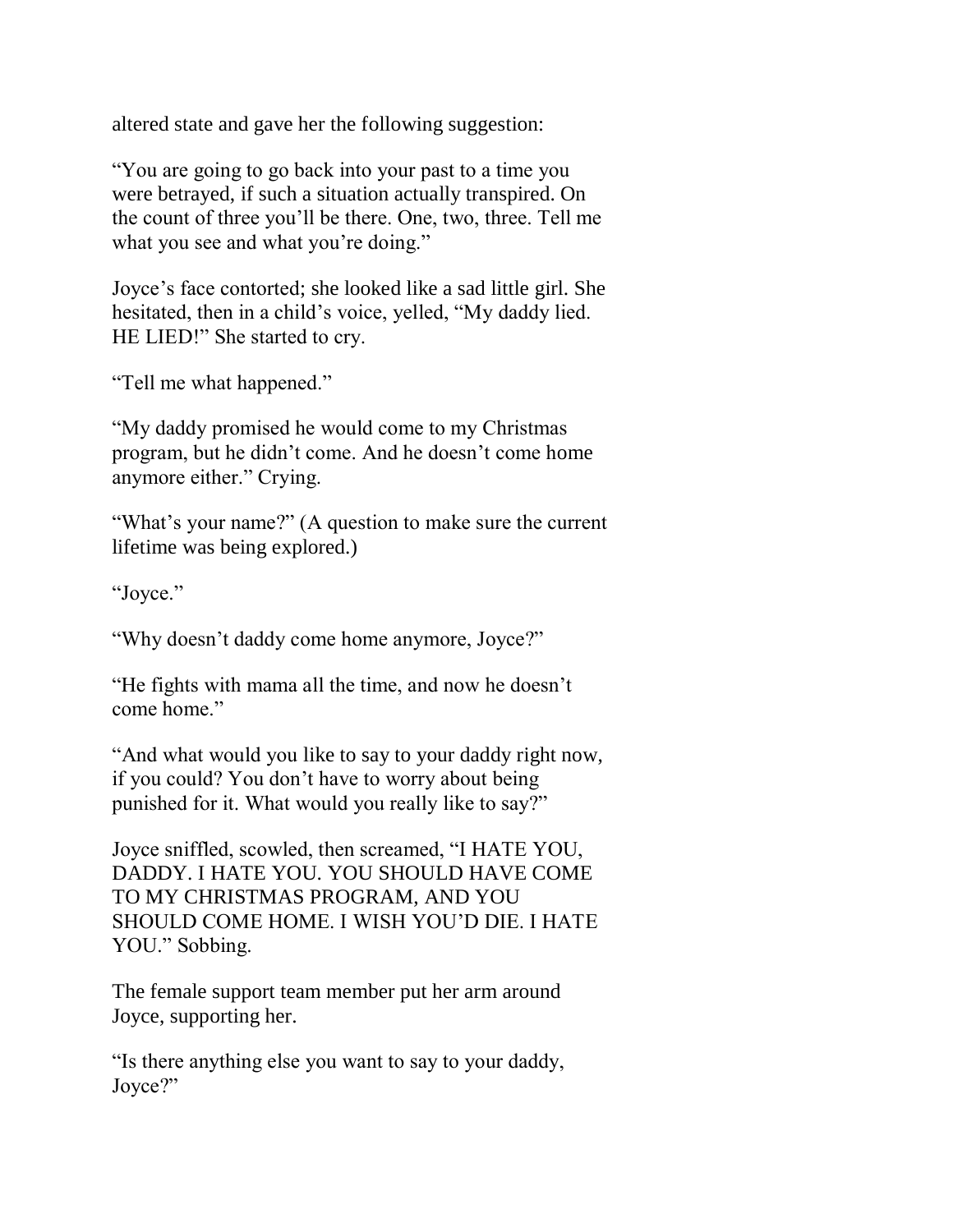Sobbing. "But I really love my daddy too."

"I know you do. When mothers and fathers don't get along, it isn't anyone's fault. The relationship just isn't working. There may have been a valid reason why your father didn't come to your program and why he separated from your mother. Do you think you can find it in your heart to forgive him?"

There was a long silence. Joyce stood with her head bowed, deep in trance. Finally, she nodded.

"Then tell him you forgive him, Joyce."

"I forgive you, Daddy. I love you."

"I couldn't hear you Joyce."

"I forgive you, Daddy. I really do."

"I still couldn't hear you, Joyce."

Yelling. "I FORGIVE YOU, DADDY. I LOVE YOU AND I FORGIVE YOU."

"All right, let's come back to the present time, Joyce. You're leaving the past. On the count of three, you'll be back in the present, remaining in a deep altered state of consciousness, but back in the present. One, two, three. And now, Joyce, before I awaken you ... I'd like you to forgive Luke for having an affair, if you can find it in your heart to do so."

After a long hesitation, she said, "I forgive you, Luke. I wish you hadn't done it, but you came back to me and I know you love me, and I forgive you."

After awakening Joyce, I asked if she felt better.

"Much better, like a weight has been lifted."

"You probably never mourned the childhood betrayal,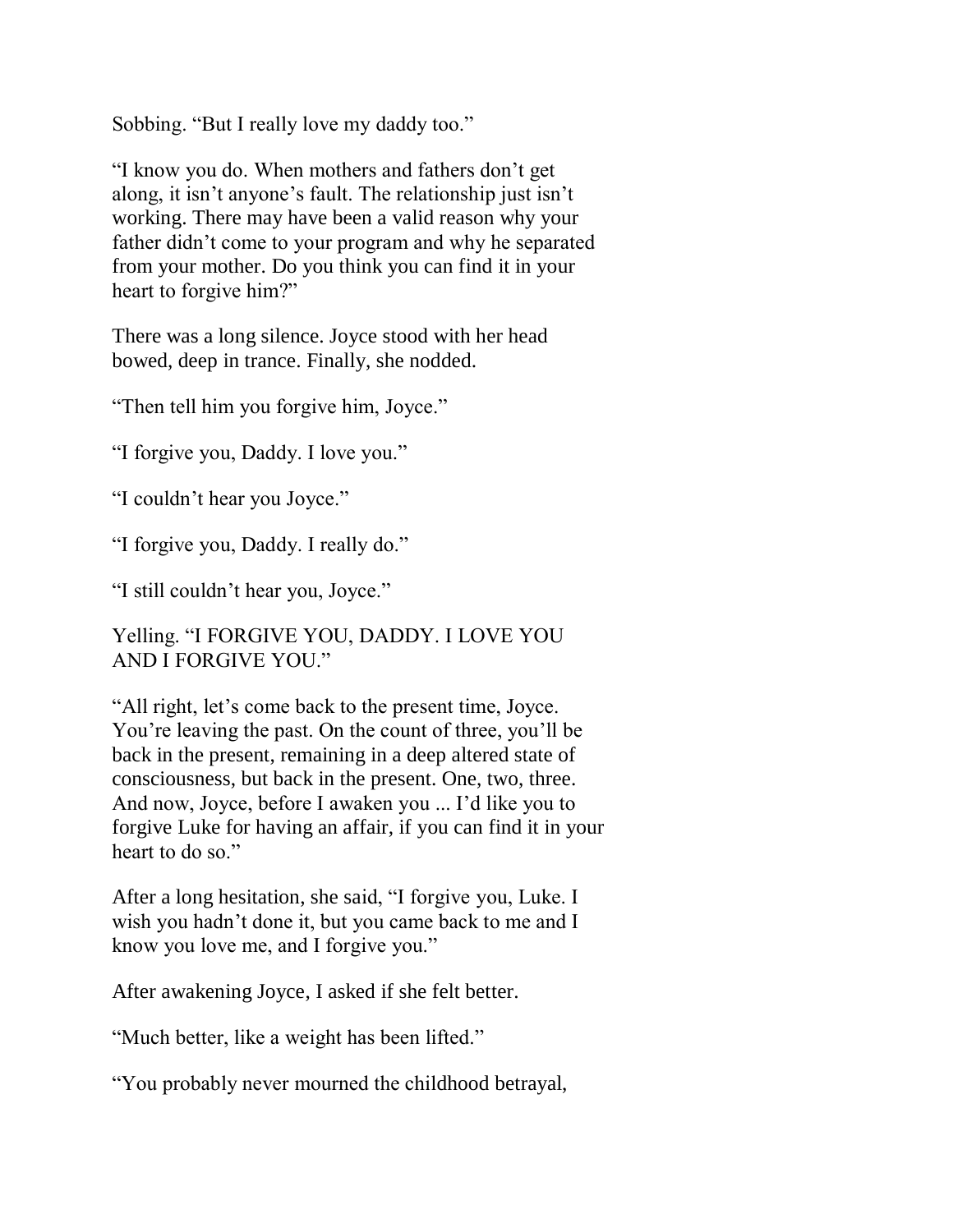which added fuel to Luke's actions."

"I don't think I could have recalled that situation on my own, and if I had, I wouldn't have given it any power," she said, shaking her head. "Mom and dad separated for several months when I was about seven, but they got back together and are still together."

"You still need to integrate the fear of abandonment. The first step in resolving a fear is to identify it -- to stop denying it. You've done that. Your fear is being fed by the belief that Luke might have another affair and leave you. This is a potential, but it's probably a faulty belief that is keeping you from confronting the fear. How else could you confront the fear?"

Joyce hesitated, then said, "Trust my husband. Don't ask for reassurance."

"Good place to start. Your asking for reassurance gives him power. I don't think we ever get rid of fears, but we can integrate our fears by choosing how we view them or by deprogramming them."

"Deprogramming them?" Joyce said.

"You are not your fears, not your thoughts. Accept that your thoughts are not reality. The next time you find yourself fearful about Luke, just become an observer of your thought processes. The more you do this, the faster you will desensitize the fear and the less it will affect you. Life seems to get better in direct proportion to our ability to increase harmony and decrease disharmony.

"So when I see Luke flirting with a blonde, I just observe my reactions?"

"Observe your inner dialogue: *'Well, there's Joyce being possessive of her husband again. Luke is enjoying the company of another woman. It doesn't mean he's gong to sleep with her. Joyce assumes he's got better taste than to do that.'* You get the idea. You're not Joyce, you're the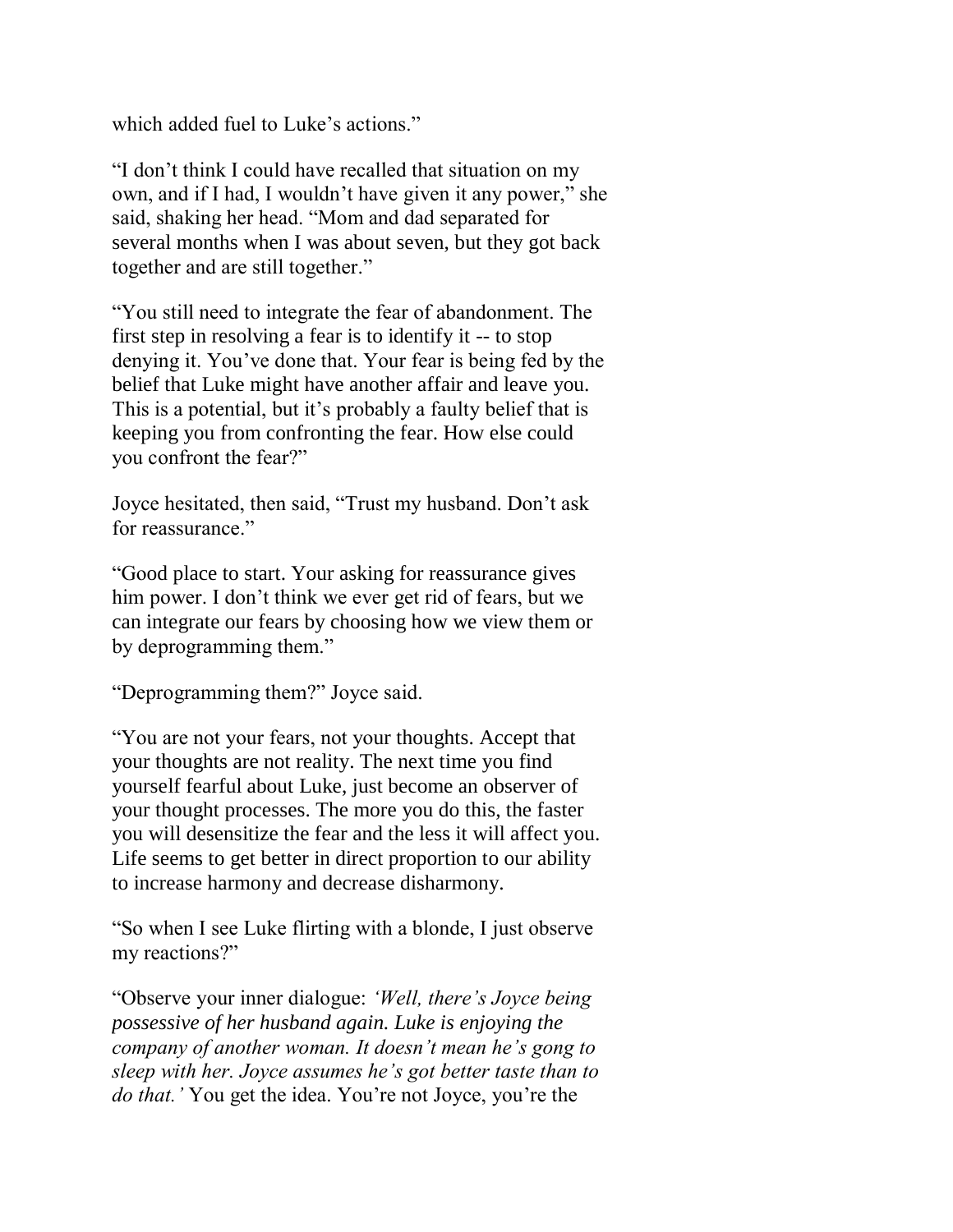observer observing Joyce's issue. The thoughts aren't you, they are the result of old programming. The technique can help you attain clarity and accelerate the integration process."

"Anything else?" Joyce asked.

"Regular mind programming with hypnosis CDs or do-ityourself, self-hypnosis. And you can apply the 'mirror' to any situation. It says, 'that which bothers you in someone else is something you recognize in yourself.' In other words, what you fear Luke doing is what you desire to do yourself. Would you like to have an affair, Joyce?"

"No!" she scowled at me.

I waited without responding.

Joyce looked away, rolled the microphone, adjusted her blouse. "Well, sometimes I fantasize about it."

"Would it be to get even or to enjoy the attention of another man?"

Joyce started to answer, then stopped. Shrugging, she said, "I don't know. I'm no longer upset about Luke doing what he did, but I'm really tired of being afraid he'll do it again and maybe leave me."

"Joyce, unless you integrate your fear, it has the potential to destroy your marriage."

Nodding, she said, "If I had an affair, Luke might leave me."

"Or you might fall in love with your new lover and leave Luke." I paused. "An affair doesn't sound like a very good idea if you love Luke."

"I love him very much. We've been together nine years and have two beautiful children."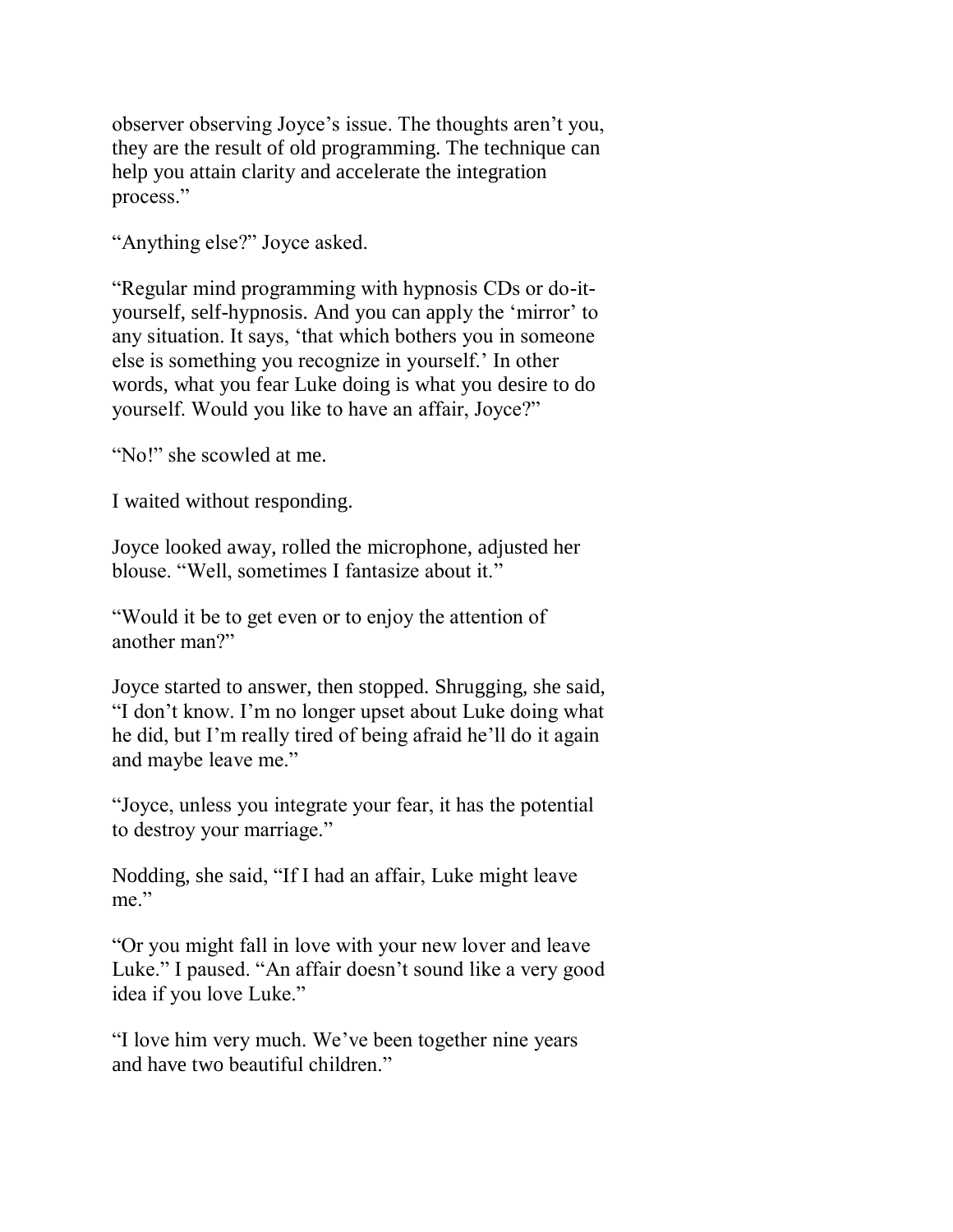"So why not do everything you can to integrate the fear and free yourself *from* yourself?"

She nodded, smiled, counted on her fingers. "1. Forgiveness; 2. BE an observer; 3. Trust my husband in vulnerable situation; 4. Don't ask for reassurances; 5. Mind programming."

"Each time you trust your husband, you'll realize that you've survived and become a little stronger."

"Thanks," she said, handing the microphone back to a support team member.

## **Additional Notes On Anger**

\_\_\_\_\_\_\_\_\_\_\_\_\_\_\_\_\_\_\_\_\_\_\_\_\_\_\_\_\_\_\_

**Active anger** is expressed directly to the source of the problem. **Passive anger** is expressed by punishing someone without confronting them. **Consciously unexpressed anger** is withheld because we feel it is in our best interest -- maybe to be polite or to avoid a confrontation. The result is resentment and repression, which will eventually erupt in an undesirable way (misdirected anger, ulcers, skin rashes, or in time, major health problems). **Unconsciously repressed anger** is turned inward, which becomes depression.

**The 3-Step Anger Formula** mentioned in the dialogue with Joyce works like this: 1. The event; 2. Your belief/expectations about the event; 3. Your reaction as a result of your expectations.

**Step 2** will relate to your beliefs about why you should have gotten what you wanted -- approval or control. The beliefs will always be "expectations." The anger results from your expectations being in conflict with "what is" (reality -- things you cannot change). Regression therapy is a powerful technique to explore the source of the belief, or a related, unmourned incident from your past as in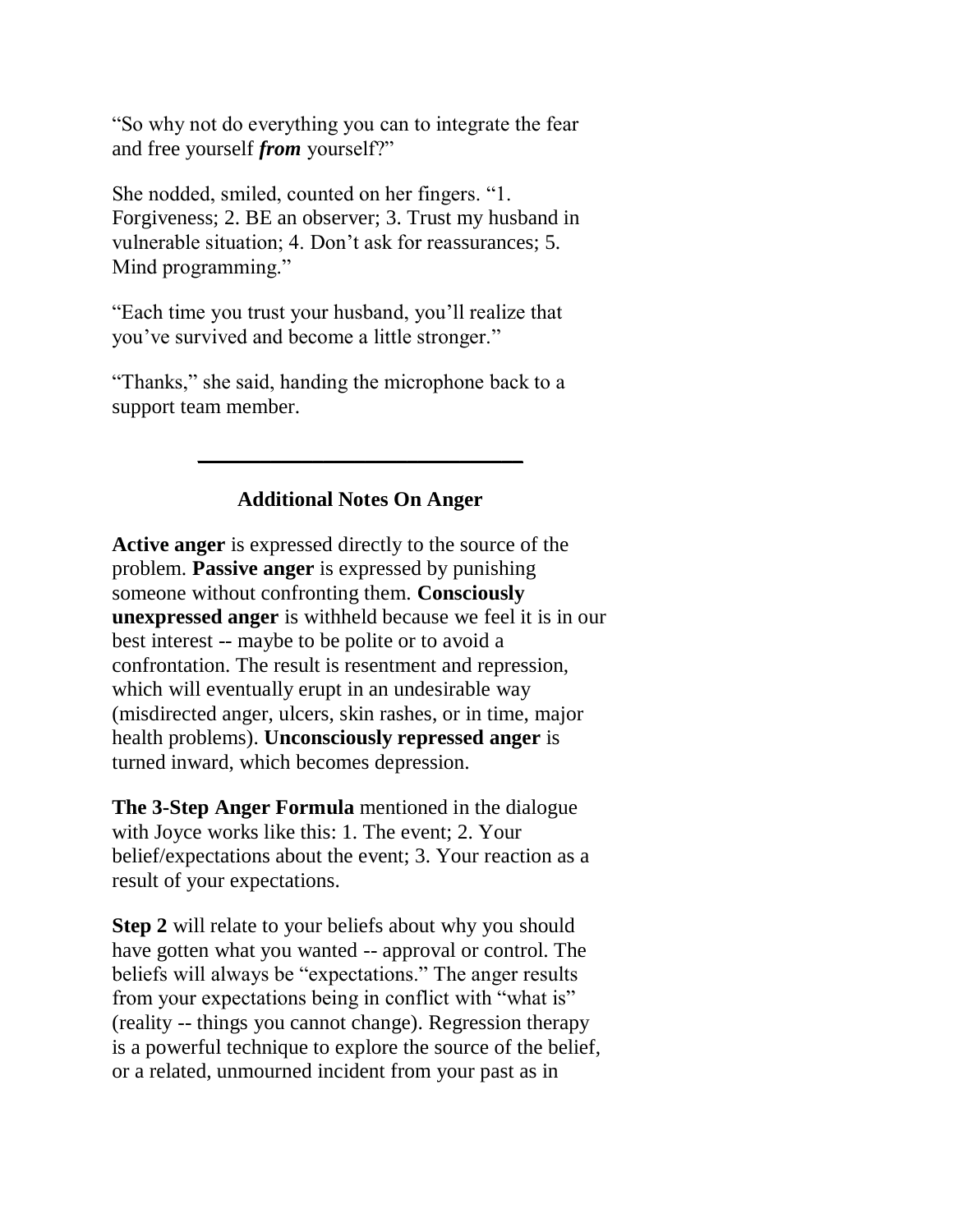Joyce's case.

**[Part III](http://www.dicksutphen.com/html/freedomfromyourself3.html) [Sex & Relationships](http://www.dicksutphen.com/html/freedomfromyourself3.html)**

## *Part III* **Sex, Relationships & The Fear Questions** *By Dick Sutphen*

### *Life becomes unnecessarily difficult when you attempt to transform what is, into what you want it to be.*

### **Karen**

Karen almost held up her hand. She was forcing herself to ask a question but doing it timidly, hoping that I wouldn't see her. When I called upon her, she stood up and quietly asked, "Is possessiveness considered one of the fears that must be overcome?"

"Are you possessive of your husband?" I asked.

She nodded.

"Well, we're possessive because we're insecure, and it isn't logical. Why are we insecure? Because we don't believe we will have enough. Enough what? Enough love, enough sex, enough time, enough control, enough exclusive attention ... or maybe we're afraid the relationship won't last forever. We feel something is missing or impermanent, and we don't always even know what it is, or why we feel what we feel. But we grab harder to assure nothing else is lost."

"That's just about it," Karen said. "I don't know why I fight it so much!"

"It could be programming from a past life, Karen. Maybe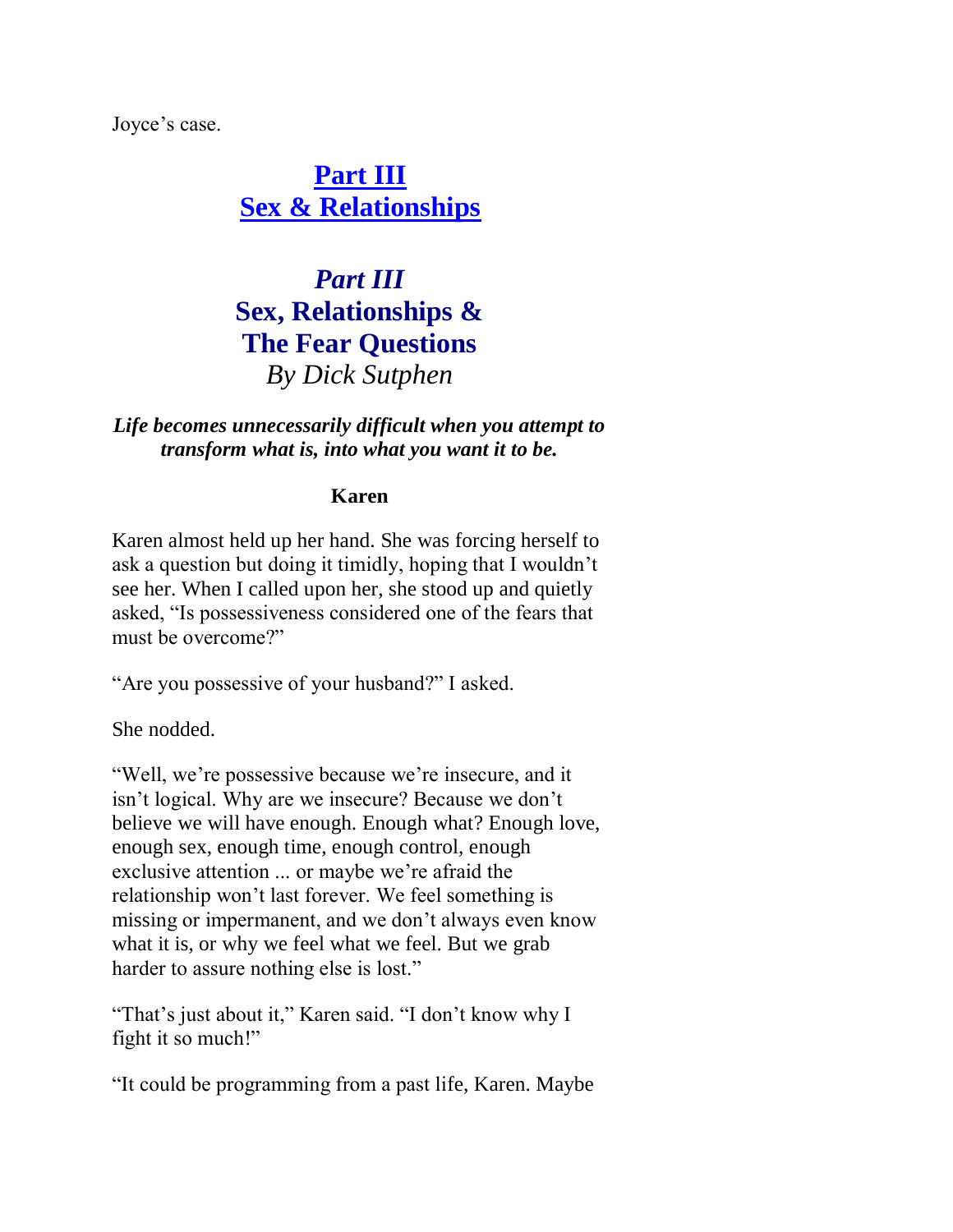the two of you have been together before. Or it could be any of thousands of other reasons. Throughout our lives, we are always moving from the known to the unknown. This makes us insecure, and we fight it. We resist insecurity, but to no avail. People and circumstances will always change."

I paused, then continued. "But let's look at that. What if you could attain **total security?** Think about it. Anyone with any sense of adventure, any drive or imagination would soon become bored. Your life would become mundane. There would be no challenge in your relationships or in your life ... no aliveness. Think back on your own relationships and those you have observed. When there is no challenge and no aliveness in a relationship, it goes flat. There is no energy and soon you couldn't care less if the relationship lasted or not."

"Then it's a double bind," she said. "Damned if you do and damned if you don't."

"Right," I admitted. "You're possessive because you're insecure and don't want to lose the relationship. But if you were totally secure, there would be no challenge or aliveness, so you'd probably grow tired of the relationship. So your fearful emotions aren't even logical."

Karen thought for a while before saying, "Well, what if I said I'm jealous of my husband? There are differences between possessiveness and jealousy."

"Sure. When you're jealous of your husband, you're excessively concerned that he is not as committed to the relationship as you want him to be. In being jealous, your viewpoint is one of being incomplete. For some reason, you think that only through the relationship with him can you be complete. But stop, step back and look at that. You have to realize it isn't logical. If you aren't complete without your husband, the relationship can't make you complete. Excessively jealous people often feel that they won't be able to survive without the other person. And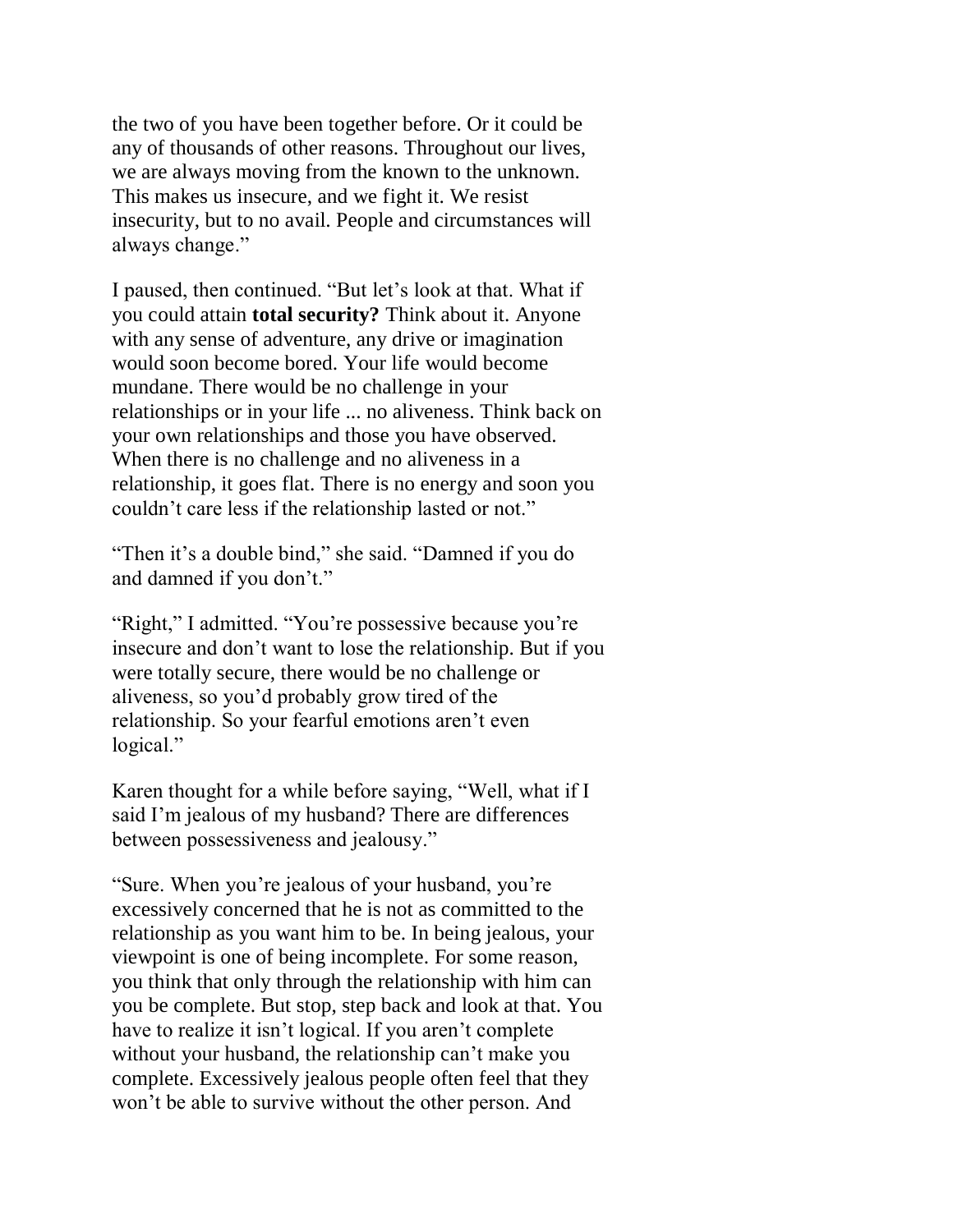that isn't any more logical than the first point I made. On a logical note, your jealousy could drive your husband away because jealousy is always hostility with a mask."

"Oh, boy!" Karen said, sitting down.

#### **Rosemary**

"Aren't you overlooking something?" Rosemary asked, with noticeable anger in her voice. "Maybe Karen has a damned good reason to be jealous and possessive of her husband. Maybe her husband, like mine, can't be trusted out of her sight."

"You can't change other people. It never works. Oh sure, you can tell your husband, 'If you don't change, I'm going to leave.' And the threat might even work for a while. But then he'd be repressing what he really wants to do, and eventually the repression will erupt, maybe in an even less desirable way."

"Oh great! I can look forward to living like this for the rest of my life. I came here to find answers on how to make it work, not to hear that," she snapped.

"I don't have anyone else's answers, Rosemary. What I can do is create the space for you to find your own answers. You need to be aware that you cannot change others, so you might as well accept them as they are, *if*  you choose to remain in the environment. I take it you want to stay with your husband. But what if things remain the same between the two of you for another ten years. Would you stay?"

"No way."

"What about five years?"

"No!" she said.

"Two years?"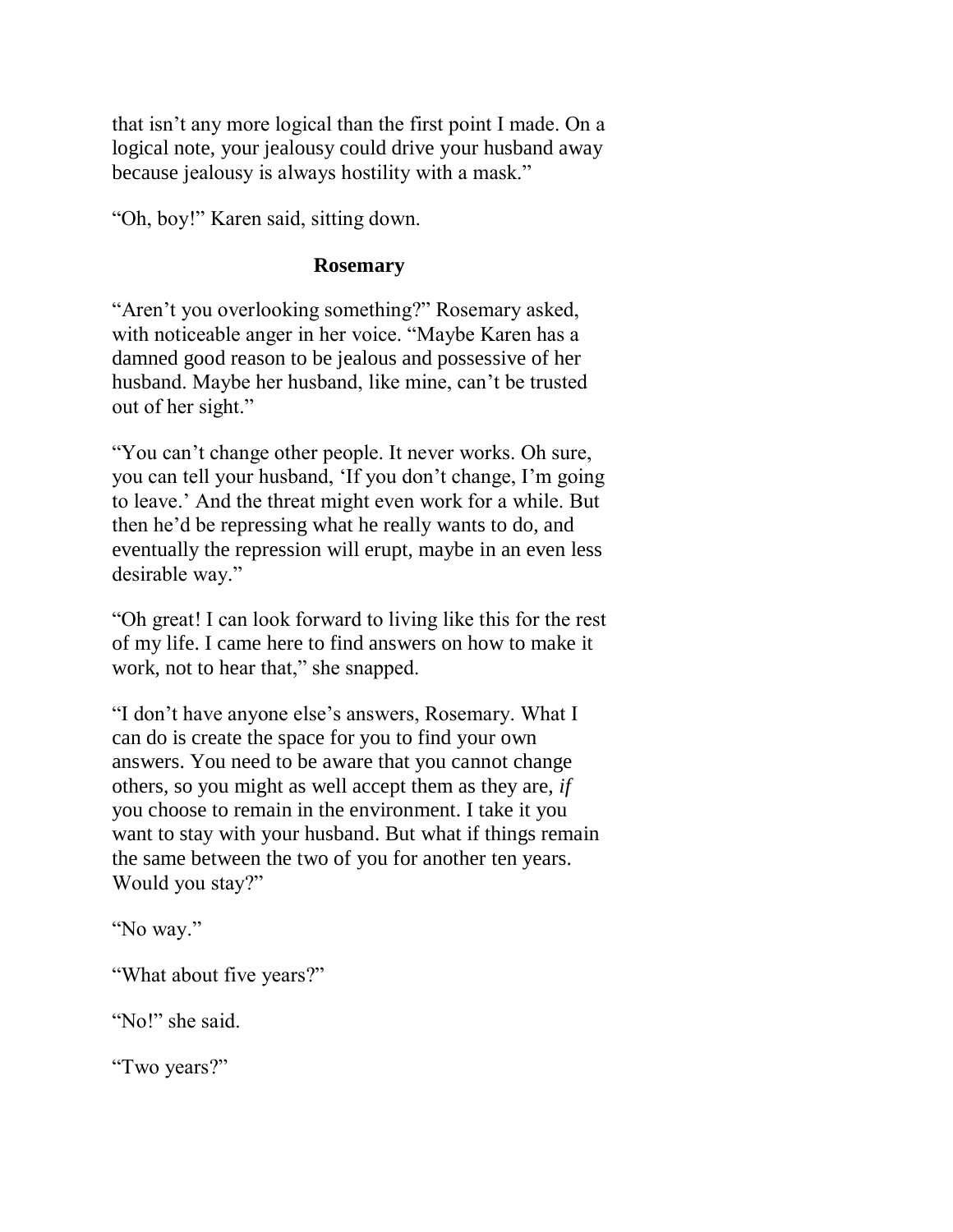Rosemary looked away, thinking for a moment. "Uh huh. I'd stay two more years."

"All right, now we're getting somewhere. Your marriage is terminal unless he changes within two years. Do you really think he'll change?"

"I doubt it. He'll probably be an old man before he stops chasing around," she said sadly.

"What if you were to change, Rosemary? You can't change your husband, but you can change yourself and then he'd be reacting to a new person within you. He might change because *he* wanted to."

"Do you mean be nicer to him, or be more sexy, or something like that?"

"I don't know how you might change, because I don't know the inner workings of your relationship. But what about that? What if you were nicer and sexier?"

"No. It isn't that we don't get along. We get along fine most of the time. And our sex life is great. It's just that he likes variety, which I can't provide."

"Okay. Let's look at it from another viewpoint. Your husband's affairs are fulfilling some psychological need in him. Would he be open to exploring his own insecurities in a seminar like this or with a psychologist or psychiatrist?"

"You don't know how funny that question is, Richard. Absolutely not. Without going into details, absolutely not."

"Well, then, that's what is. What is, is your husband is a man who likes to chase around and have affairs with other women, and afterwards he comes back to you. And what is, is he probably isn't going to change in the near future. And what is, is you're going to stick around for another two years. So, my advice to you is to accept him the way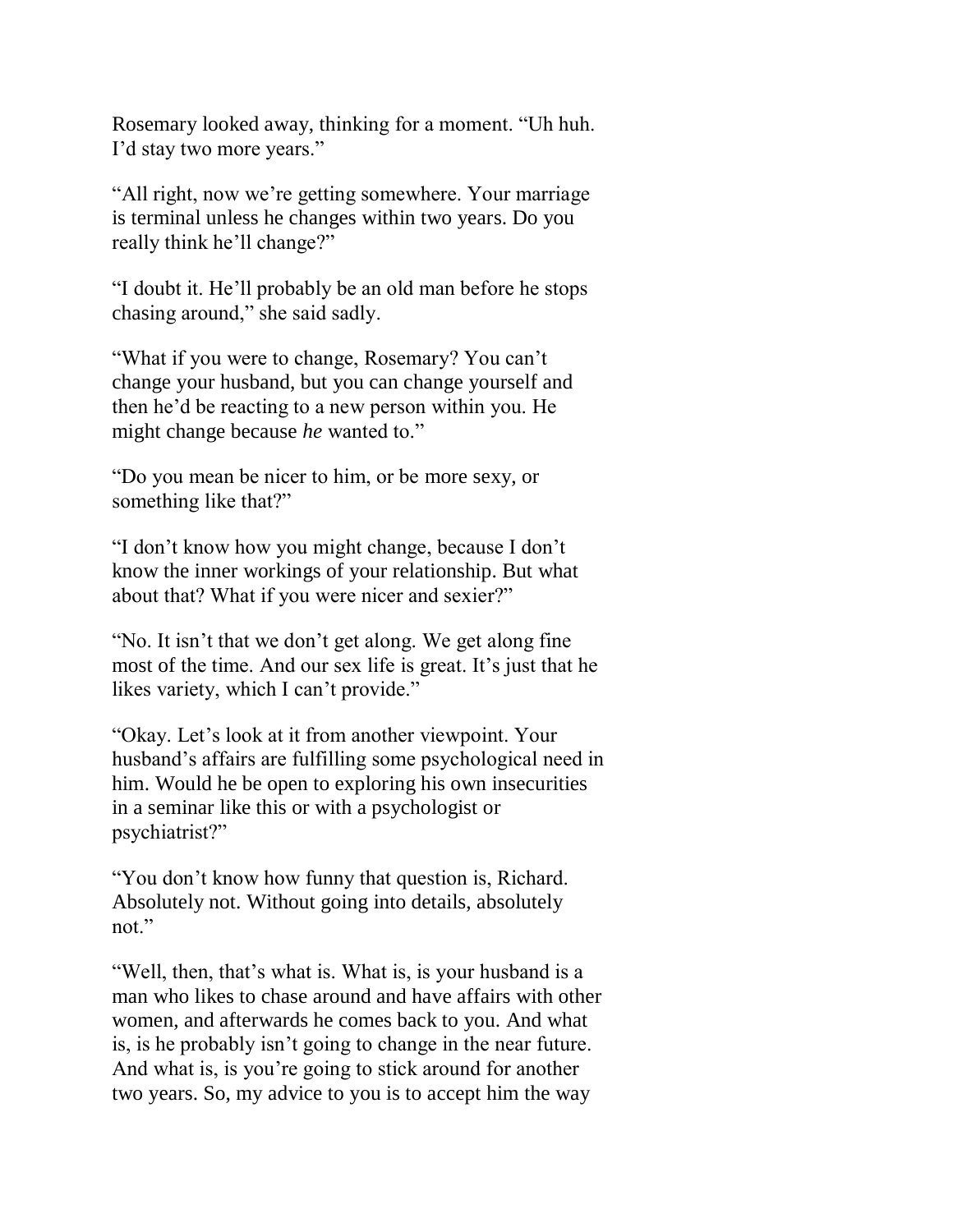he is as perfect."

"What?" Rosemary screamed.

"In accepting what is, you can find some peace. Don't be blind to the logic. It isn't logical to upset yourself when there's no value in doing so. The upset will only result in more anger and more negative subconscious programming. It will only make matters worse.

"Think about it, Rosemary," I continued. "Since you can't change him, unless you can come up with some other creative solution, you might as well give him the freedom to be what he is."

"What do you mean by 'some other creative solution?" she said.

"In all my years of working with people, I've seen and heard about some pretty unusual arrangements that work for those involved. Open arrangements, polyfidelity (group marriage), consensual non-monogamy, triads, a ménage a trois. There are as many potential arrangements as there are people."

"We've discussed that, and we even tried something once, but I have no desire for further experimentation in that area," she said.

"All right, then you really have limited choices. You can choose to remain in the environment or leave. Right?"

"Right."

"And you can choose to resist what your husband is or accept him as he is. If you'll accept him as he is, then let go of your anger, resentments, hostility and blame. Unless you let go of the negative emotions, you'll still be resisting him." I paused, met her eyes. "If you truly accept him as he is, you accept him as being perfect. Got it?"

"Some choices." She bit her lower lip. "There's no way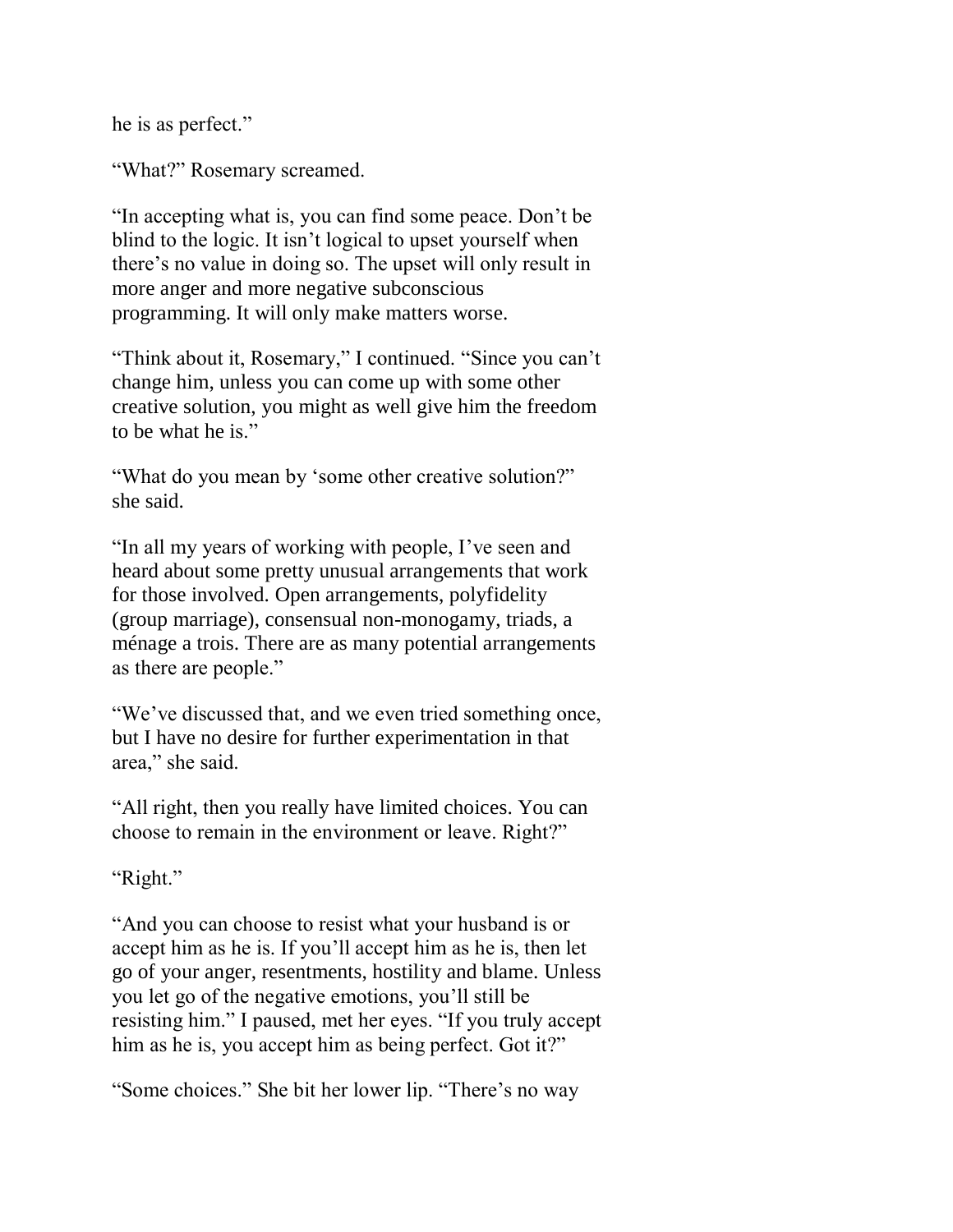I'll ever see him as perfect."

"Then how about replacing 'perfect' with 'acceptable as he is'? In so doing, you integrate the fear-based anger and life will get better."

Rosemary gave me an exasperated look and sat down to think about it.

#### **Joan**

"I think it is ridiculous to say that someone is acceptable as they are when they are behaving badly," Joan said, holding the hand of her husband, Dave, who remained seated beside her. She was in her late thirties with short hair, dressed in a conservative pantsuit.

"Then you missed the logic of what I just shared," I said.

"No, I didn't!" she responded. "I just cannot imagine sitting back and accepting adulterous behavior."

"Rosemary is free to leave," I said. "Since she doesn't want to do that, she is then free to resist or not resist her husband. Her resistance will program her subconscious negatively, resulting in future negativity that will have to come out. Is that what you advocate?"

"Yes, her husband is wrong!"

"So, even if you make your own life more miserable, you'd choose anger and hostility?"

"Yes, as a matter of pride," she said, glancing down at Dave, who was quick to nod his approval.

"Pride is responsible for more misery than any other emotion. When you say pride, you mean standing up for what is 'right.' And the usual result is you get to be right and you lose the game. You're certainly not alone in your opinion. It's the choice most people make every day. And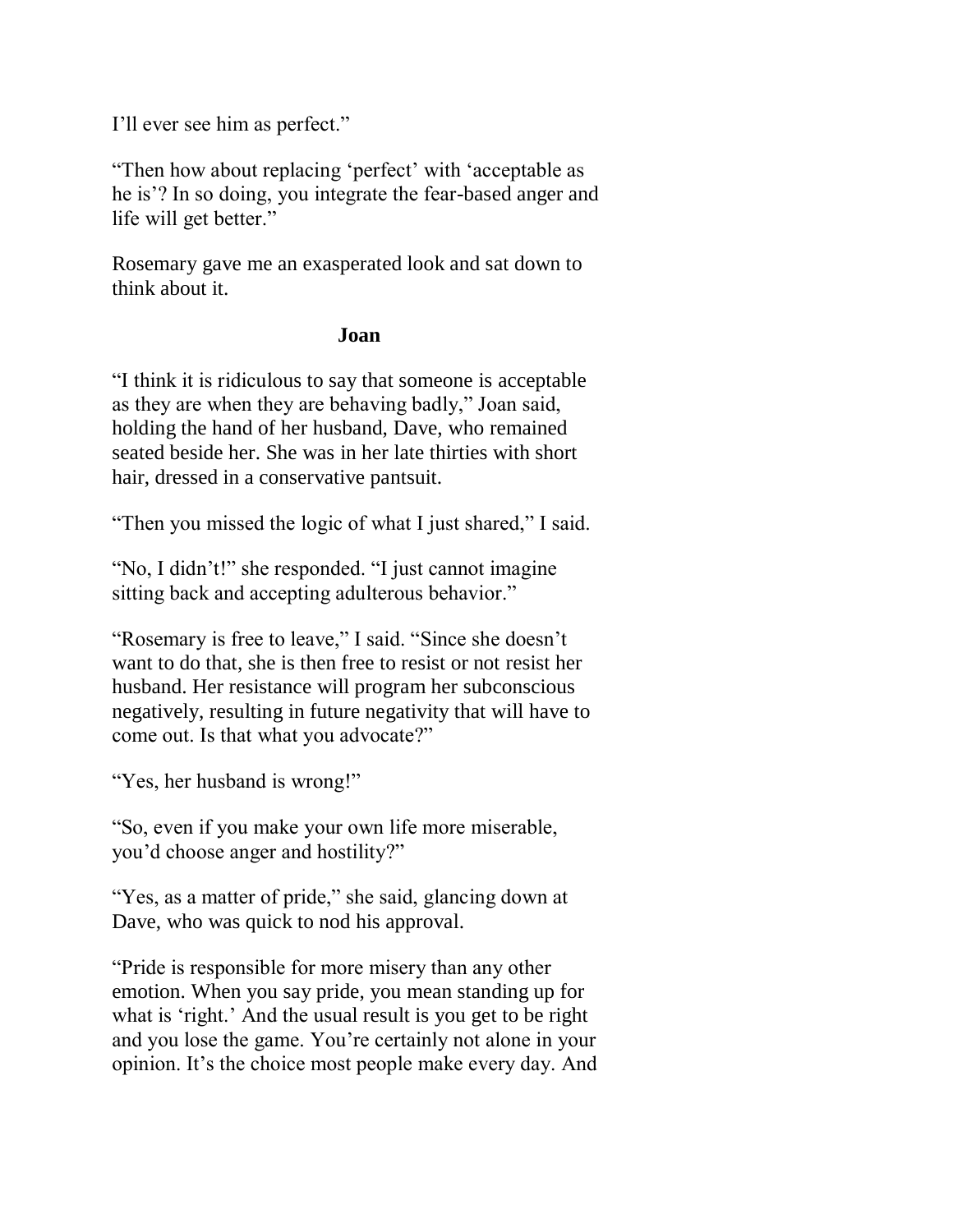it certainly isn't unconditional love."

"What's wrong is wrong!" Joan said, raising her chin a little higher. Dave nodded, this time all on his own.

"What's wrong is wrong to you, Joan and Dave ... and is not necessarily what is wrong to me." I replied.

"Well, if you're going to put yourself above society ..." Joan began.

"JOAN! Get off it! Are you and Jerry Falwell here on earth to tell us what is right and wrong?"

Joan was obviously furious, and Dave was wishing he could crawl under the chair. "Don't put me in the same category with Jerry Falwell," she sputtered. I just looked at her for several seconds without saying a word. She sat down and looked at Dave, who wasn't looking at anyone.

"Joan, I'm talking to you, and everyone else in this room. There are no such things as right and wrong, moral and immoral, ethical and unethical. A group of people agree upon terminology and maybe they agree to call a particular action right. That doesn't make it right. That only makes it what one group of people **calls** right. It certainly doesn't change what it actually is. Concepts of right and wrong have swung like a pendulum throughout history and they change, depending upon when and where you live. In some countries, eating cattle is the ultimate immorality. In other countries, the word 'rape' is not a part of the language, or even a concept, for men assume the right to take women by force whenever they want to. In several areas of the world, open sexuality is encouraged. Right, wrong, moral, and immoral are all concepts which exist only by agreement of a group of people.

"Living in a society, we must be willing to accept the consequences of our actions regarding the laws of that society," I continued. "Yet most of the conflicts with the opinions of other people are not legal issues. So, it may be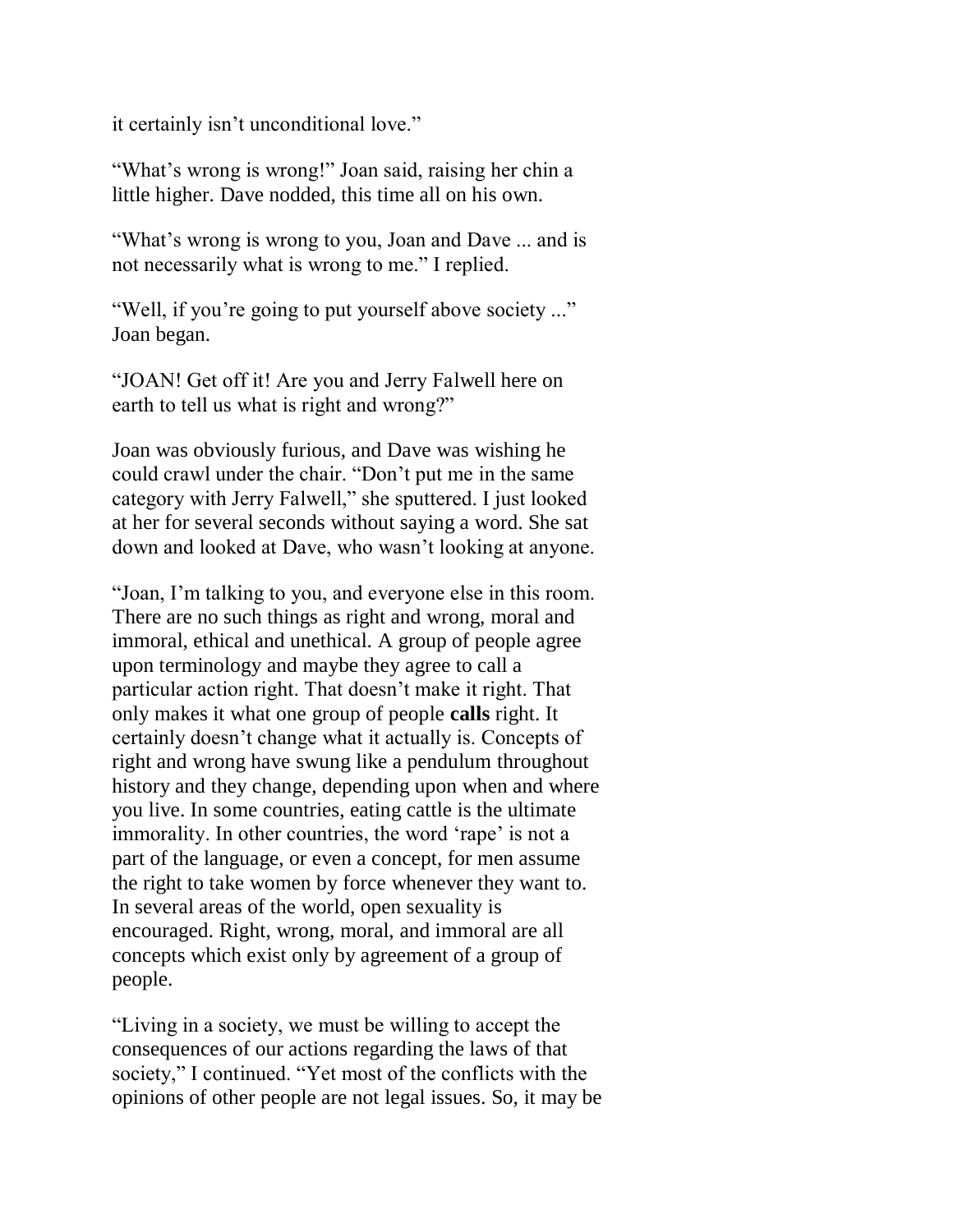ill advised to allow what other people think to cause you to repress what you really are."

"But sin is sin!" Joan interrupted. "It's against God, and you're sounding more like the devil every minute."

"I am whatever you think I am, Joan. I couldn't be anything else to you. Again, that's just basic logic."

"You're just a ... a ... liberal!" Dave sputtered, without standing.

"I believe in liberalism but not in the devil, and what I am to you is what is for you. Bet let's get back to sin ... awful SIN. Do you know the original definition of the word 'sin'? It meant 'missing the mark.' Sounds to me almost like generating disharmonious karma. You missed it this time, but you might get it right next time.

"The organized religions and churches have created sin as you think of it. Did you know that in twelfth-century England, thinking about sex was considered a sin, even if you were married? How about that, Joan and Dave? The missionary position was the only acceptable coital position, and only for the purpose of begetting children. Sex was forbidden on Sundays, Wednesdays, Fridays and for forty days before Christmas or Easter.

"In England, from A.D. 800 to A.D. 1000, celibacy was considered unhealthy and prostitution was wholeheartedly supported by the populace and the authorities. At this time, public nudity was accepted at beaches and women were free to take lovers regardless of their marital status.

"In ancient Sparta, the public nudity of both young men and women was encouraged. Young people experienced sexual freedom before marriage, as celibacy was considered a crime. It was also acceptable for older men to loan their wives to relatives or friends for the purpose of bearing a child if the combination might result in a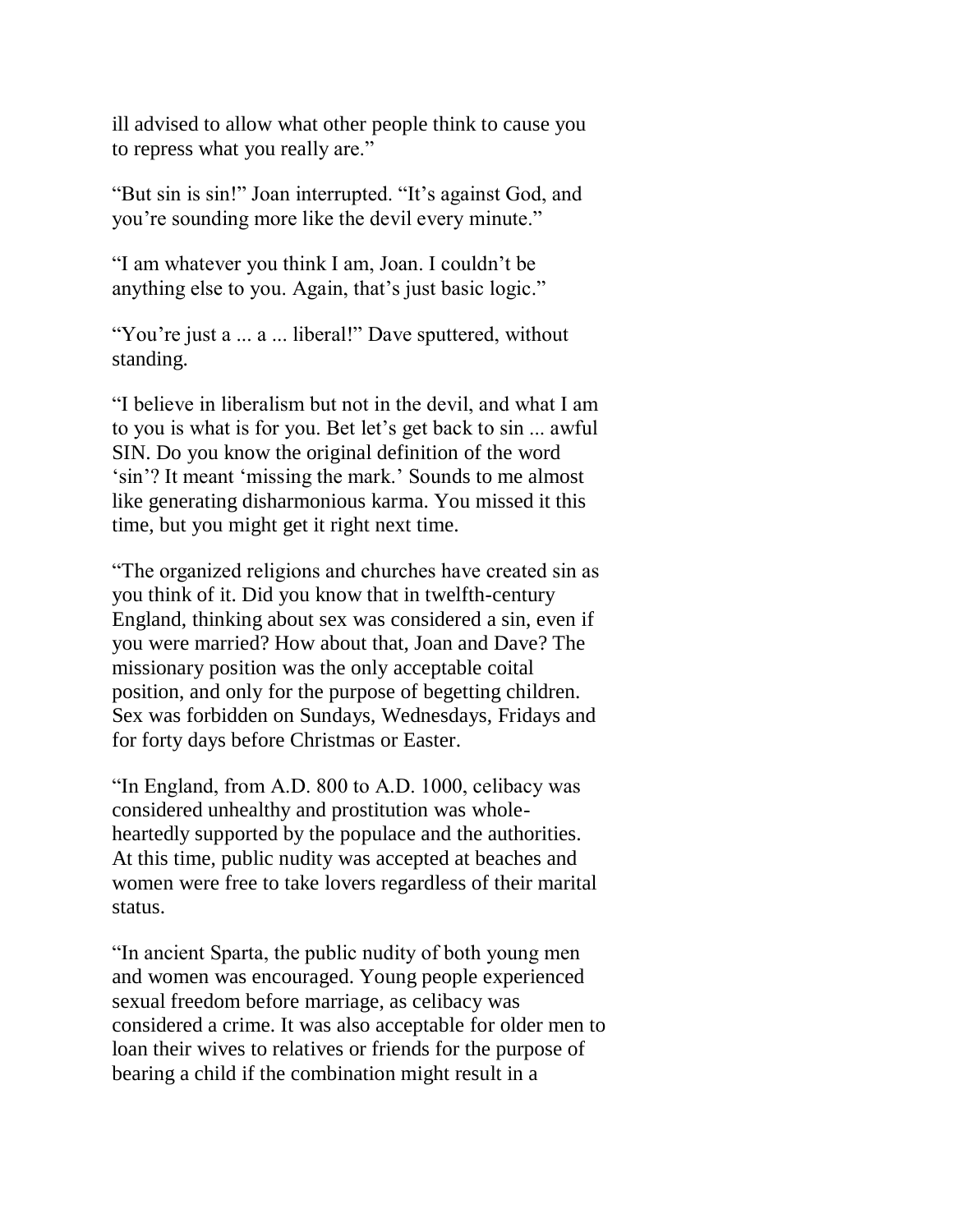superior human specimen.

"In Greece, homosexuality was not only acceptable but was regarded as the highest form of love. The courtesans of Greece received more education, freedom and respect than other women of their time.

"I could go on and on, Joan and Dave. I've been exploring this idea of sin for a long time and I have to bring it all down to harmonious or disharmonious karma."

"Thou shalt not commit adultery!" Joan said loudly. "That is a sin and none of your fancy words or rationalizations can make it into anything else."

"Well, the subject is covered under the second pillar of dharma in Buddhist teachings. It is one of the points in the field of purifying action, and is interpreted as refraining from those actions of sensuality which cause pain and harm to others, or turbulence or disturbance in ourselves.

"If you were to explore the Six Paramitas of the Bodhisattva (A.D. 400-500) you would find adultery is one of the precepts. And it is explained as meaning that the person having sex with another must consider his own happiness, that of his companion and of the third person who will be most affected by his action. If these three people can be satisfied, then the sex act comes under natural law and is completely acceptable.

"Your thinking is restrictive, Joan."

"It is not restrictive! It is moral and spiritual," she replied, standing once again. "Obviously, this a gathering of heathens!"

"Heathens? Joan, how about doing a quick regression? Are you open to explore why you feel so strongly about this subject?"

She hesitated, looking at Dave, who was fixedly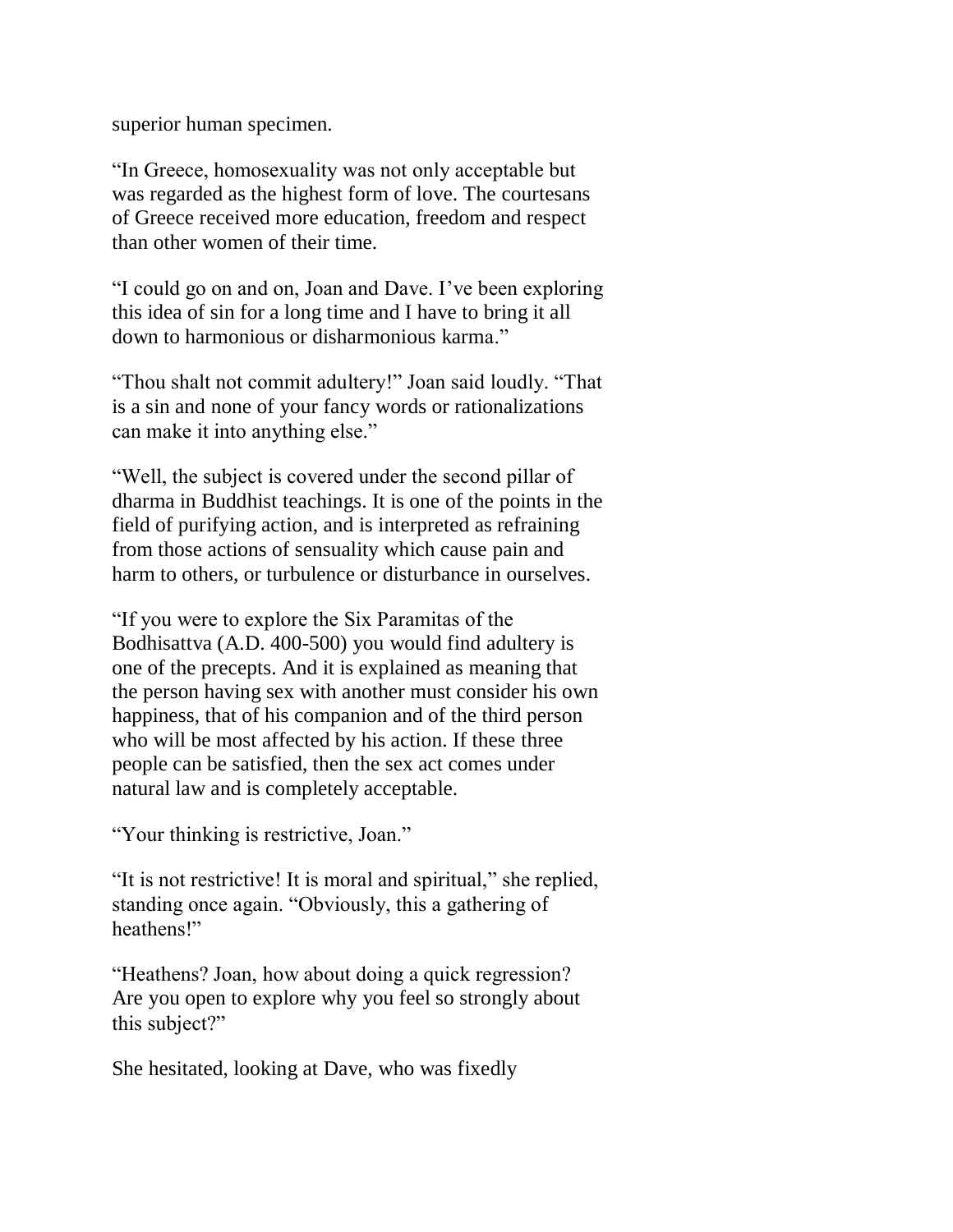contemplating the design in the carpet.

"Come on out to the aisle, Joan," I said. She complied.

*NOTE: Participants are conditioned in the beginning of the seminar to respond instantly to an altered-state suggestions. This allows me to individually regress participants quickly into their past, either in this life or a previous life. A support-team member assists in the process and the participant is often regressed standing up. In this situation, I touched Joan on the forehead, activating the post-programming suggestion, counted her down into the altered state and gave her suggestions.*

"All right, Joan, you have very strong feelings about morality, right and wrong, and sexual misconduct. So, I want you to go back into your past to find the cause of these feelings. Everything we feel strongly about relates back to an event or series of events that transpired in the past ... the past in this life, or in a previous incarnation. And now, I'm going to count backwards from five to one, and on the count of one, strong impressions will come in into your mind ... impressions relating to your feelings about morality and sexual misconduct. You are going back to the cause of these feelings ... number five ... number four ... number three ... number two ... number one. You are now there and the impressions are beginning to form. Please speak up and tell me what you perceive. What is happening?"

"I'm just watching this man who is dressed like medieval England or Europe. He's very sad. Very upset. Maybe ... I can't tell if he's sad or mad. I guess both."

"Is the man you?" I asked.

"Ah ... I don't know ... yes, I think it is. A man, my God, a man!" she said, amused and astonished at the same time.

"Why is he sad?"

"I don't know," she replied. "But he seems angrier now,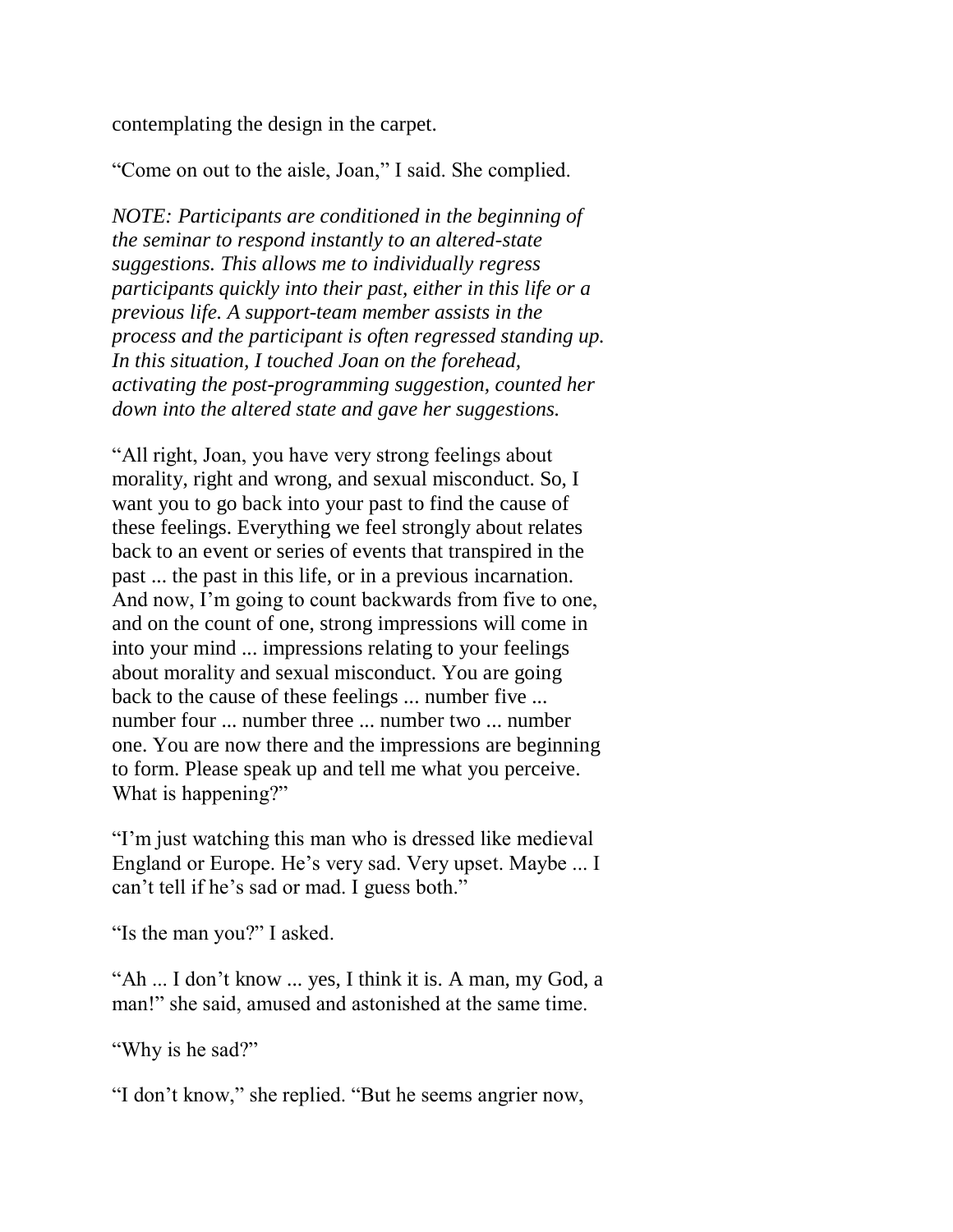he is throwing things ... kitchen things."

"Yes, you do know why he is mad, and I want you to move backward in time, just far enough to find out what happened. On the count of three, you'll be there and vivid impressions will begin to come in. One, two, three."

"Oh, he has just found out that his wife has left him. (brief pause) Yes, my wife has gone off with another man ... the man who worked in the bakery." (Joan began to swear, exhibiting extreme agitation.)

"All right, let go of this. Let's move on to a time a few weeks after your wife left you. On the count of three, you'll be there. One, two, three."

"Bitter, I'm very bitter. I hate her! She ruined my life, ruined everything. Ruined, ruined, ruined."

"What did you do to cause her to leave you?" I asked.

"Absolutely nothing. I was a good provider, she did as she was told, and we got along well."

"She did as she was told? What did you tell her to do?"

"Everything! Everything! It's a husband's right," she said in an angry tone (Obviously, as the regression continued, Joan had moved from the position of observing to reliving the situation.)

"Is it the custom of your time? Do all husbands tell their wives what to do?"

"No, but I do, and my father always told my mother what to do. You need order in life. Without order, what do you have?"

I continued to ask questions, and her answers provided me with the picture of an intolerant man who had driven his wife away and refused to accept any responsibility for his actions. He spent the rest of his life in bitterness, blaming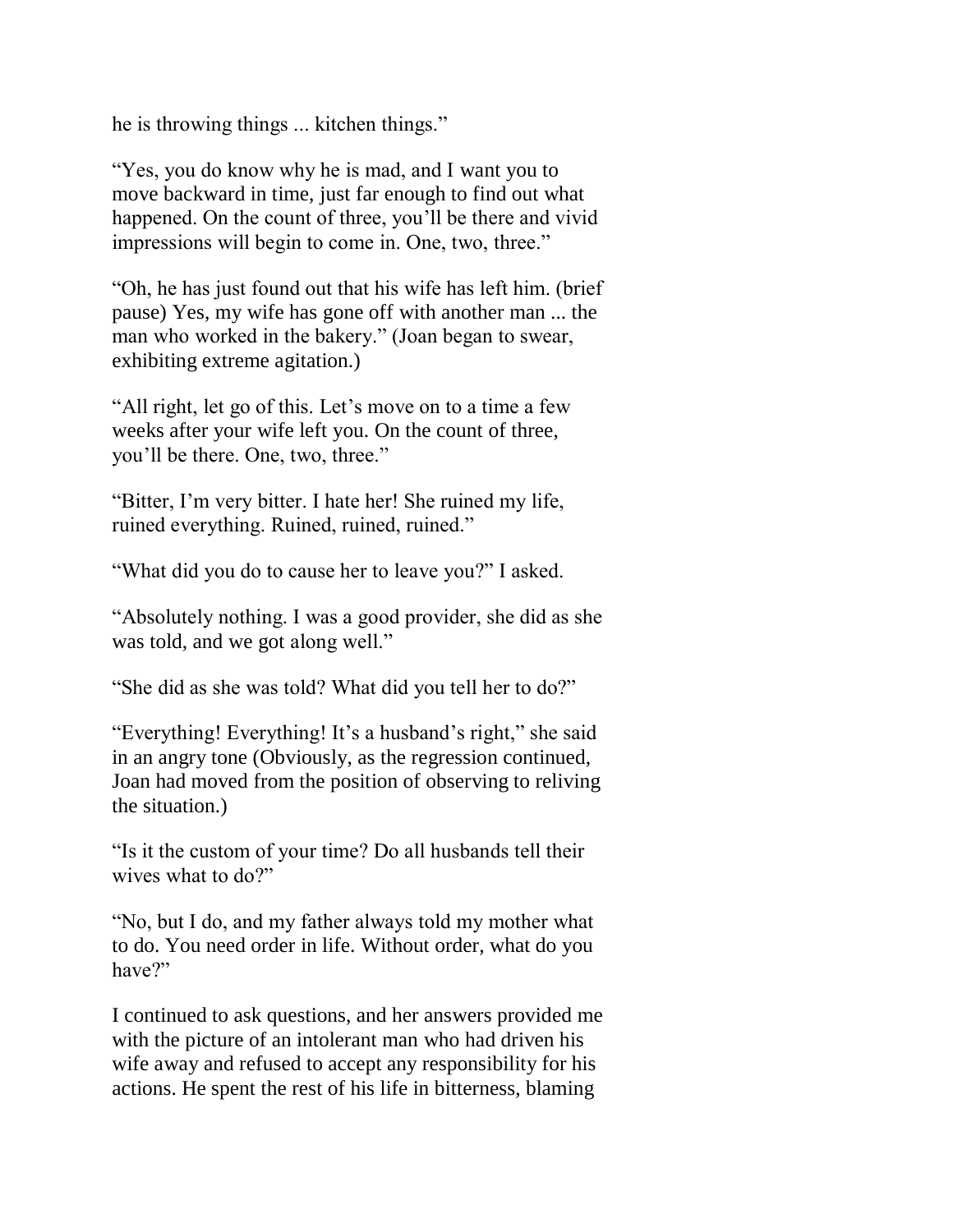her immorality for his misery. Before awakening Joan, I instructed her to move into her Higher-Self for an overview of the past lifetime. "Do you know the entity who was your wife in the past life in your current life?" I asked.

"Yes!" she replied.

"Who is it?"

"Dave."

I glanced over at Dave. His eyes fixed steadily on the carpet, he slowly nodded his head affirmatively.

## **Neal**

"What do you think about Joan's experience?" I asked the group.

Neal put up his hand, and when recognized, asked, "What is the value in her knowing all that?"

"Joan's conscious and subconscious minds have been out of alignment, causing her to be very judgmental. Her past experiences have generated fears that have blocked her from expressing unconditional love. Understanding your fears is a way to begin rising above them."

Neal seemed to ponder the answer for a moment. He was in his early twenties, and dressed in a sweater and jeans. "What are other ways to rise above your fear?" he asked.

"Well, to begin with, you must realize that every problem is rooted in fear. Most of the powerful new therapies do not believe in mental illness, but contend that unhappy and neurotic people are not satisfying their needs and have developed negative patterns of thinking and acting. This results in anguish and suffering for them, and usually for those close to them.

"There is no way to heal a mind, so medical therapy does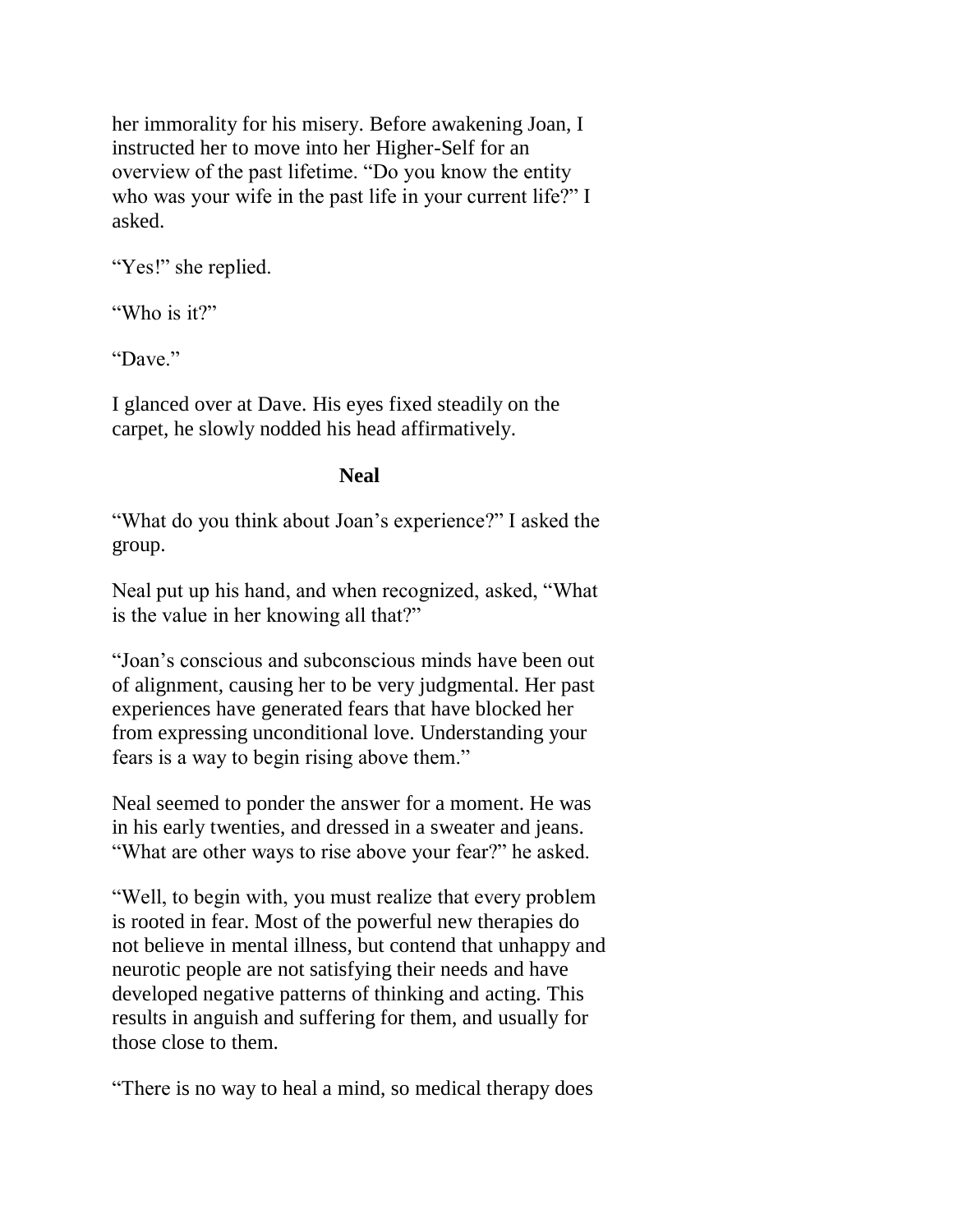not relate. What is needed is an understanding of the fears behind the negative thoughts and actions, and an understanding of the individual's needs. This is followed by re-education, which is learning the skill of choosing wisely between behavior that will result in **harmony,**  opposed to behavior which will result in **disharmony.**  Basically, this is the ability to **reason.**

"So, if your life isn't working; if you have symptoms such as depression, anxiety, phobias, and stomach ulcers; if you drink or do drugs to escape; if you're experiencing guilt, repression, jealousy, possessiveness, hatred, anger, tension, greed, inhibition, stress, envy or paranoia ... you are experiencing irrational fears and your essential needs are not being fulfilled. The list of symptoms is endless, but whatever they are, you can help yourself to resolve them."

"But what about Joan? Her problem went back to a past life," Neal asked.

"The past life may have been the cause, but the need relates to love," I said. "All human beings have the same physiological and psychological needs, but we vary in our ability to fulfill them. Psychiatry is concerned with two basic psychological needs: 1. the need to love and be loved, and 2. the need to feel worthwhile to ourselves and to others.

"Regarding the need to love, you must be involved with other people -- one person at a very minimum. We all must have one person who loves us and whom we love. If we don't have this critical person in our life, we will not be able to fulfill our basic needs, and mental symptoms will result.

"Regarding the need to feel worthwhile to yourself and others, you must maintain a satisfactory standard of behavior. This means that you must correct yourself when you're wrong. If your conduct is below your standard, you must correct it or you will suffer, just as if you had no one to love and to love you.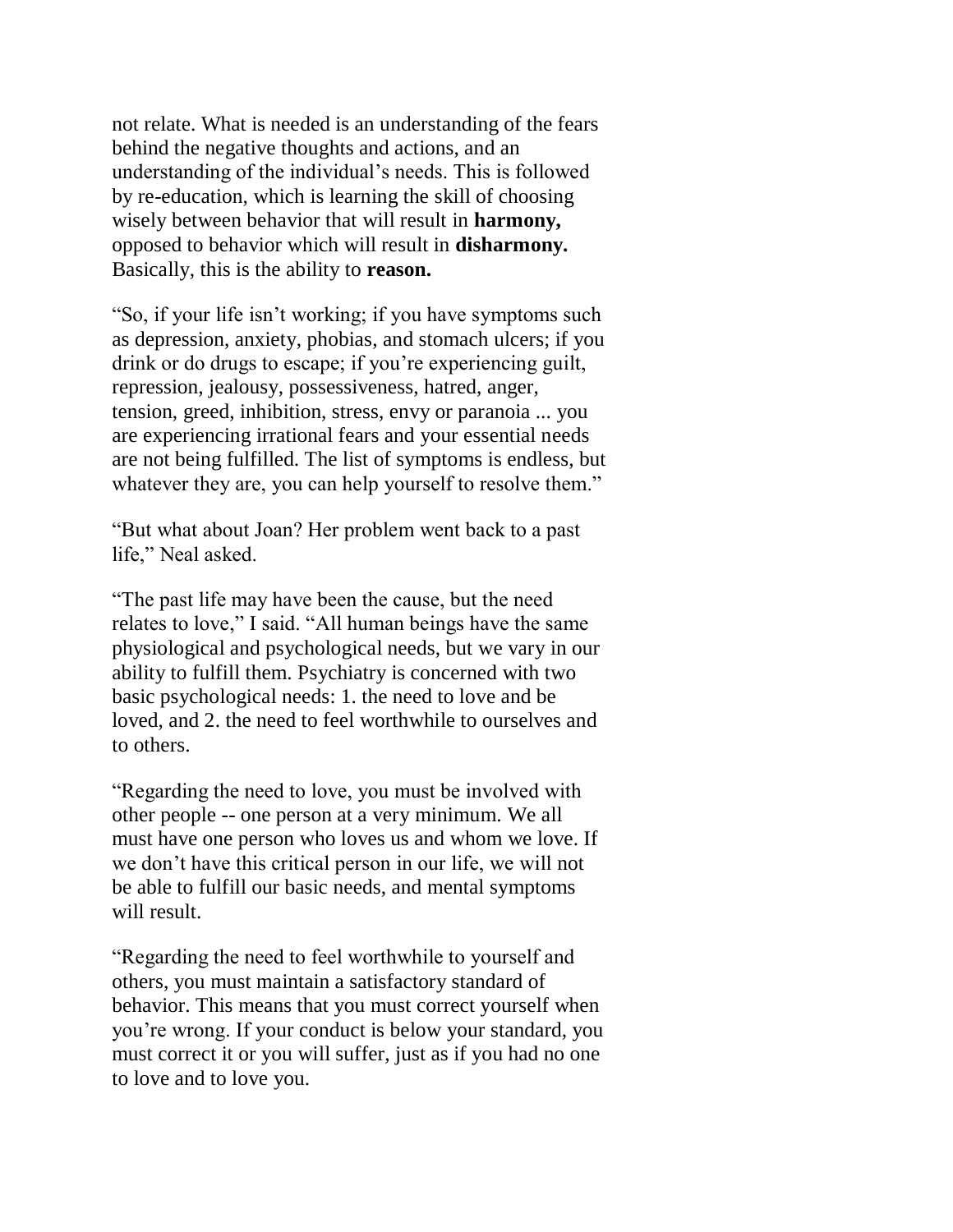"This why much of this seminar is about exploring your fears and working to remove the blocks to your expression of unconditional love. It is also about exploring your behavior to decide if it is disharmonious and if you need to change it.

"I encourage immediate changes in **behavior,** which will quickly lead to a change in **attitude,** which can lead to fulfilling your needs. **You don't have to change how you feel about something to affect it if you're willing to change what you're doing.** Change begins with action. The root meaning of the word karma is action. And wisdom erases karma.

"And remember what I said earlier: Nothing about ourselves can be changed until it is first recognized and accepted. So, to recognize what you really are behind all your masks, you must ask yourself a lot of questions. Answers are never difficult if you stop avoiding the questions you need to ask yourself. So, in regard to any fear area, there are four questions:

**1.** What is the real fear?

**2.** What needs do I have that are not being met?

**3.** What am I doing that creates disharmony?

**4.** How can I change my behavior to create more harmony?"

"Okay, what about resistance?" Neal asked. "Back when you were talking about resisting what is, I realized that I resist my boss something terrible. I mean, everything he says just grates on me. I dwell on it. I just hate him for some reason and I don't even know why."

"All right, Neal, close your eyes and just trust the first thoughts that come into your mind. What is the real fear behind your resistance to your boss?"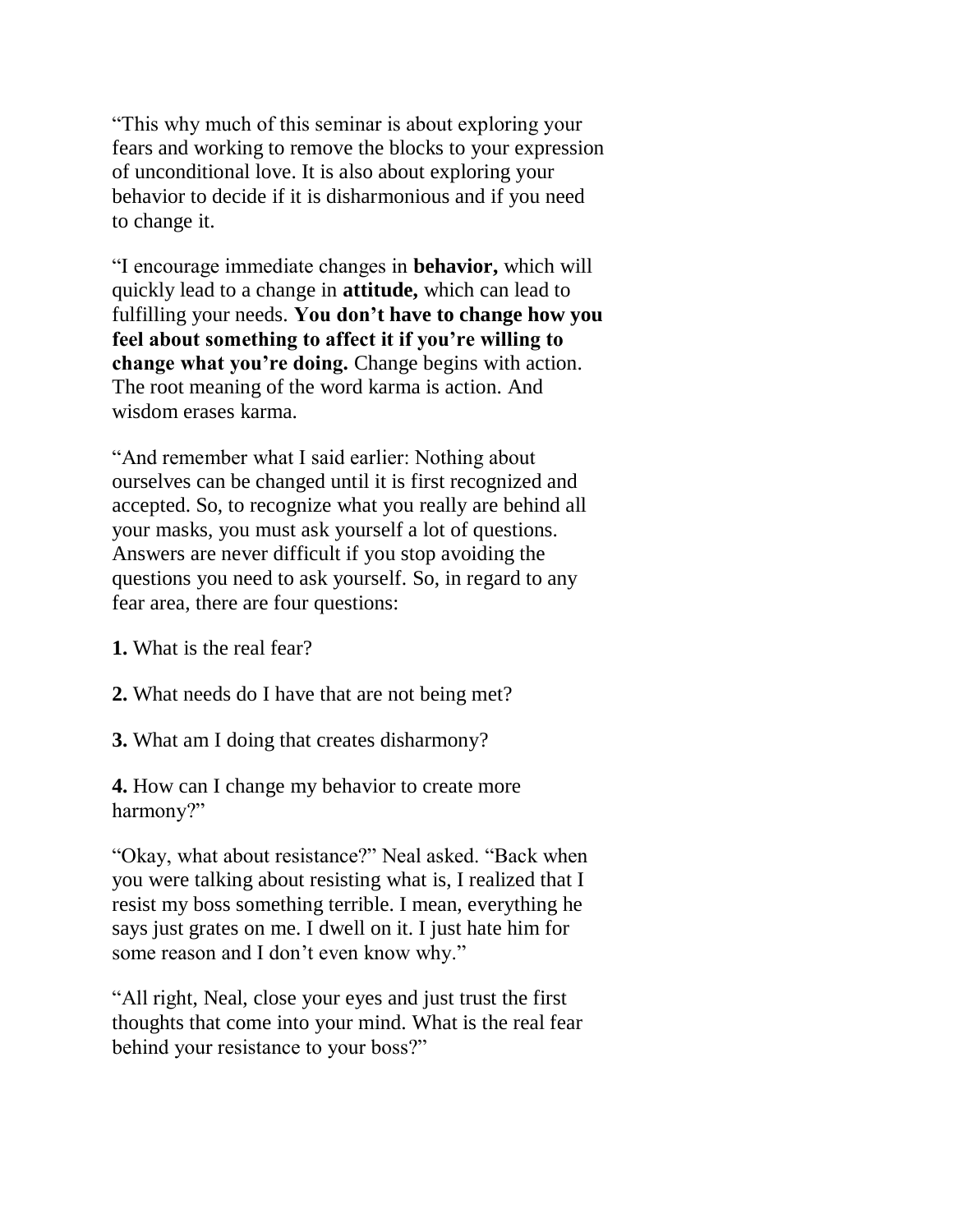"I don't know," he immediately replied.

"Yes, you do, Neal, and you're not playing the game. Just trust the thoughts that come in."

"That he'll win!" Neal blurted out, loudly.

"What does that mean?" I asked.

"Well, he's just so damned smug. He's such a know-it-all, always looking down his nose at me. If I didn't do something, he would think that he is superior! And he isn't -- he's an idiot!"

"So you fear you'll lose because you didn't get to be right, and get to be superior to him?" Neal grimaced at the way I viewed his response. "All right, Neal, second question: What needs do you have that are not being met?"

"Ah, I'd like some respect for my abilities. All I ever get from him is disapproval."

"Neal, any time you or anyone else gets upset with anyone about anything, your expectations are in conflict with **what is.** You have expectations of approval or control, and when these expectations aren't fulfilled, you get upset. You want to attain your boss's approval or control, and when these expectations aren't fulfilled, you get upset. Neither approval or control are your right. And what is, is that your boss is a superior acting know-it-all! Okay, third question: What are you doing that creates disharmony?"

"I verbally cut at him whenever I can, in areas that don't contradict his authority. I keep it personal, that way he can't get me fired for my attitude toward my work," he said, with obvious pride.

"Okay, Neal, last question: How can you change your behavior to create more harmony?"

"Well, I guess I could let him be right and just do my job. I could just accept that he is what he is. From what I've